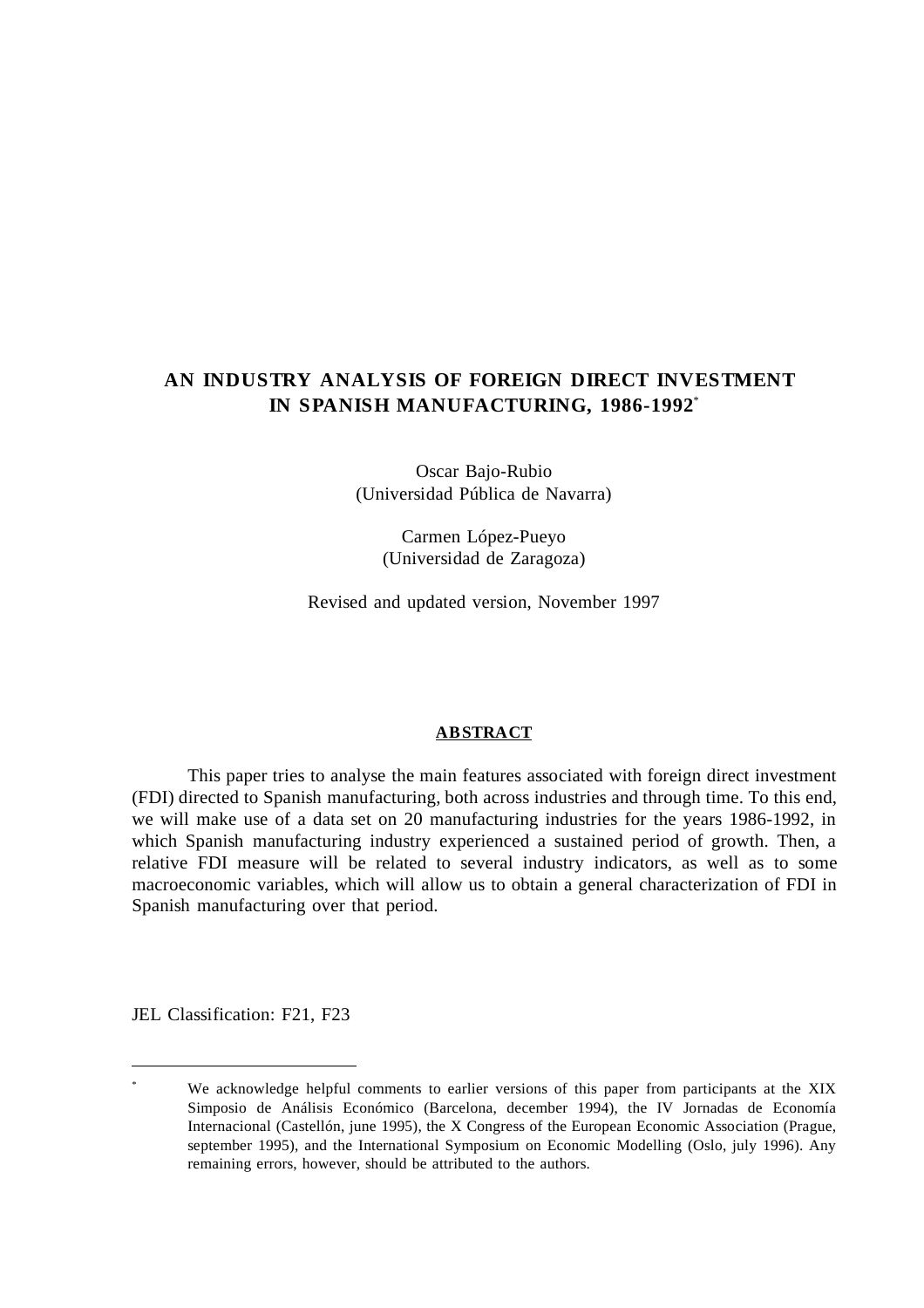#### **1. INTRODUCTION**

Foreign direct investment (FDI hereafter) has traditionally played an outstanding role as a driving factor of economic development in Spain. Indeed, the Spanish integration into the European Community (now European Union, EU) after 1986, together with the prospect of the Single European Market, have meant a new episode leading to substantial changes in the strategies of foreign investors. Certainly, this will have some strong implications for the new role to be played by FDI in the evolution of the Spanish economy for the next few years.

On the other hand, the period beginning around 1985 has witnessed what Graham and Krugman (1993) have called a surge in FDI, mainly occurring among industrialized nations, with Southern Europe as one of its most important destinations in relative terms. The increasing importance of FDI at an international level is shown by its higher growth compared to world trade and output in recent years. So, during the second half of the eighties FDI increased at a yearly average rate of 24 per cent, unlike world imports and gross domestic product which grew at rates of 6.5 and 3.5 per cent, respectively. In addition, the globalization of activities by the multinational enterprise (MNE), together with the efforts made by all kind of governments in order to attract FDI, show the role played by FDI not only as a development factor by itself, but also its closed linkages with trade, technology transfer, and financial flows (United Nations Centre on Transnational Corporations, 1991).

As for the case of the Spanish economy, the period of protracted expansion observed during the years 1986 to 1992 means an additional factor leading to the affluence of FDI inflows (Bajo-Rubio and Torres, 1996). These events are reflected in the evolution of the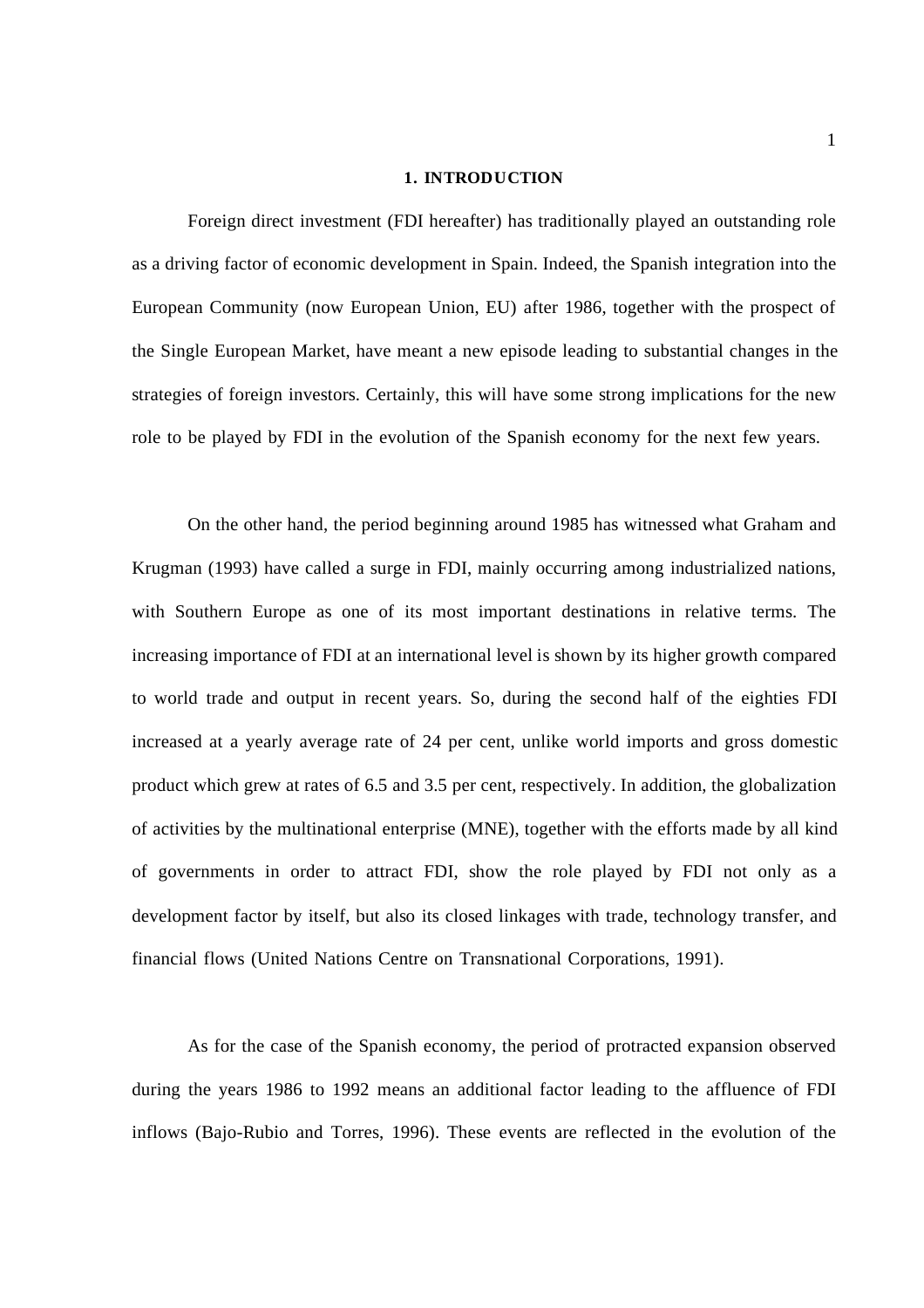manufacturing sector, for which some figures appear in Table 1. So, between 1986 and 1992 industrial demand grew in real terms at a yearly average rate of 6.0 per cent, which implies growth rates unseen since the sixties. The lower growth of domestic output (4.4 per cent) led to a remarkable increase in imports (13.8 per cent), higher than in exports (7.9 per cent), which resulted in a worsening in the coverage of exports by imports of 5.9 per cent.

In addition, the recovery in the levels of activity led both to higher productivity and employment. Manufacturing investment grew at a yearly rate of 9.3 per cent, due, firstly, to the necessity of rationalizing productive processes and techniques, and, secondly, to the enlargement of installed capacities to increase current production as well as to develop new varieties (López-Pueyo, 1992). Also, the evolution of wages and productivity led to a small increase in unit labour costs. Notice finally the increased margin of gross value added over production, explained by the beneficial effects derived from the deep investment process of those years.

The above facts have resulted in a change in FDI patterns in recent years, which are illustrated in Tables 2 to 4. As can be seen in Table 2, the GDP share of the gross inflows of FDI, according to balance of payments figures, has grown steadily from 0.5 per cent on average during the sixties and seventies to 0.7 in the first eighties, reaching 1.8 per cent between 1986 and 1992. If we look at its share of gross capital formation (excluding construction), these developments have been even more impressive: from an average of 6 per cent during the sixties and seventies, to 9 per cent in the first eighties, to reach 20.5 per cent between 1986 and 1992 (a period in which gross capital formation grew at a yearly average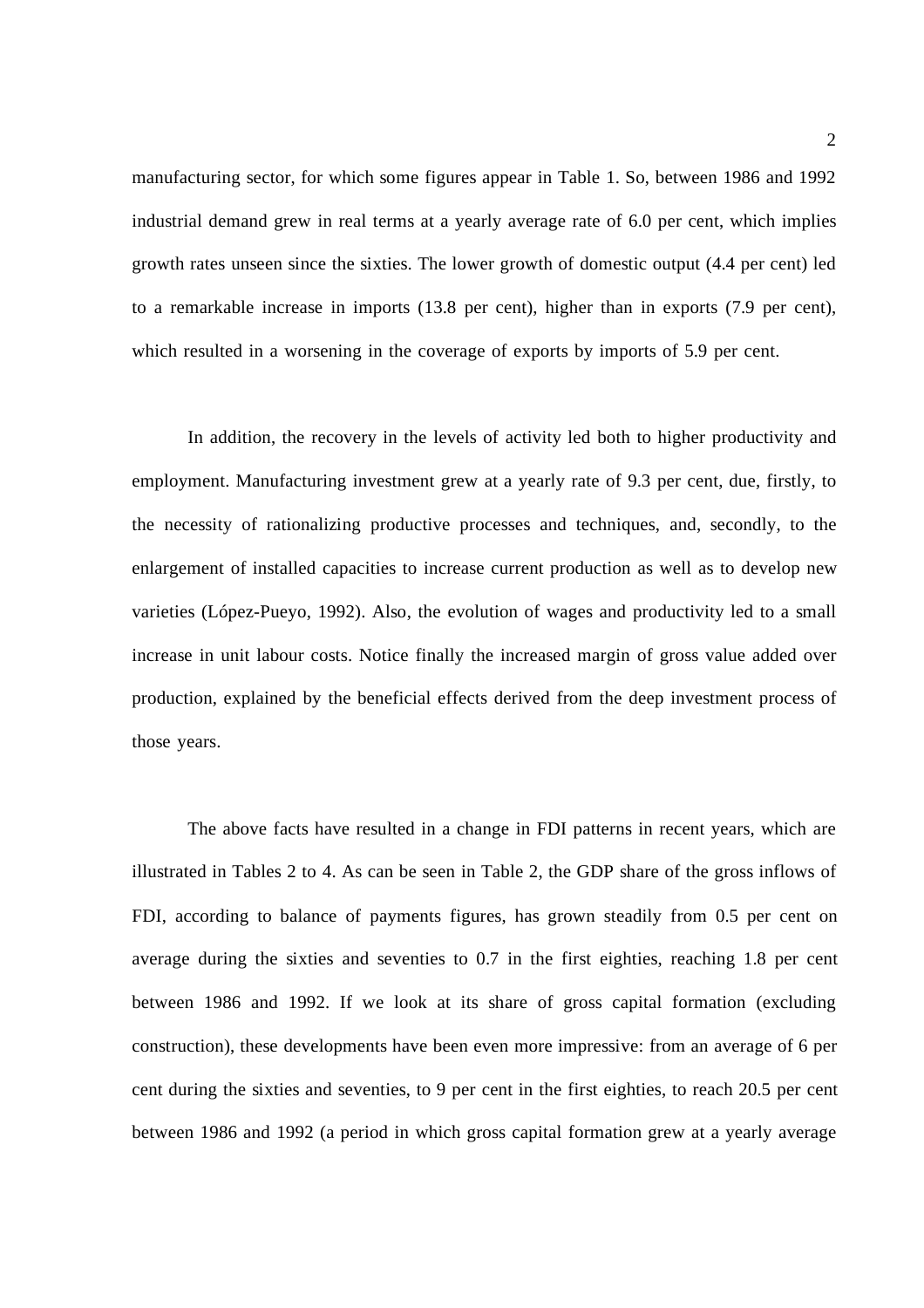rate of more than 8 per cent).

Regarding its sectoral destination (Table 3), manufacturing activities have been the traditional major recipients of FDI inflows accounting for around 70 per cent of total, mainly in the chemicals, motor vehicles and machinery sectors. However, its share has decreased steadily over the last decade and specially after 1986, until less than 50 per cent on average during the period 1986-92, with this decline mainly explained by the rise of FDI in real estate, finance and insurance activities.

Finally, Table 4 shows the geographical origin of FDI. Even though the OECD area has remained as the almost exclusive source of FDI inflows (around 98 per cent of total between 1961 and 1992), there has been a redistribution in their origin during the eighties and specially since 1986: investment from the EU went from 38 per cent of total on average during the sixties to 61.4 per cent after 1986, while the United States' share went from more than 30 per cent in the sixties to 4.6 after 1986. The share of Japanese FDI, on the other hand, is not remarkable. Notice, on the other hand, the increasing importance of FDI by foreign firms already established in Spain, accounting 21.7 per cent of total FDI during the period 1986-92.

The empirical evidence about FDI in the Spanish economy is scarce but increasingly growing [see Bajo-Rubio (1991) for an early survey]. Bajo-Rubio and Torres (1996) provide an overview of the main trends in FDI inflows after the Spanish integration with the EU, whereas Bajo-Rubio and Sosvilla-Rivero (1994) analyse FDI determinants over the period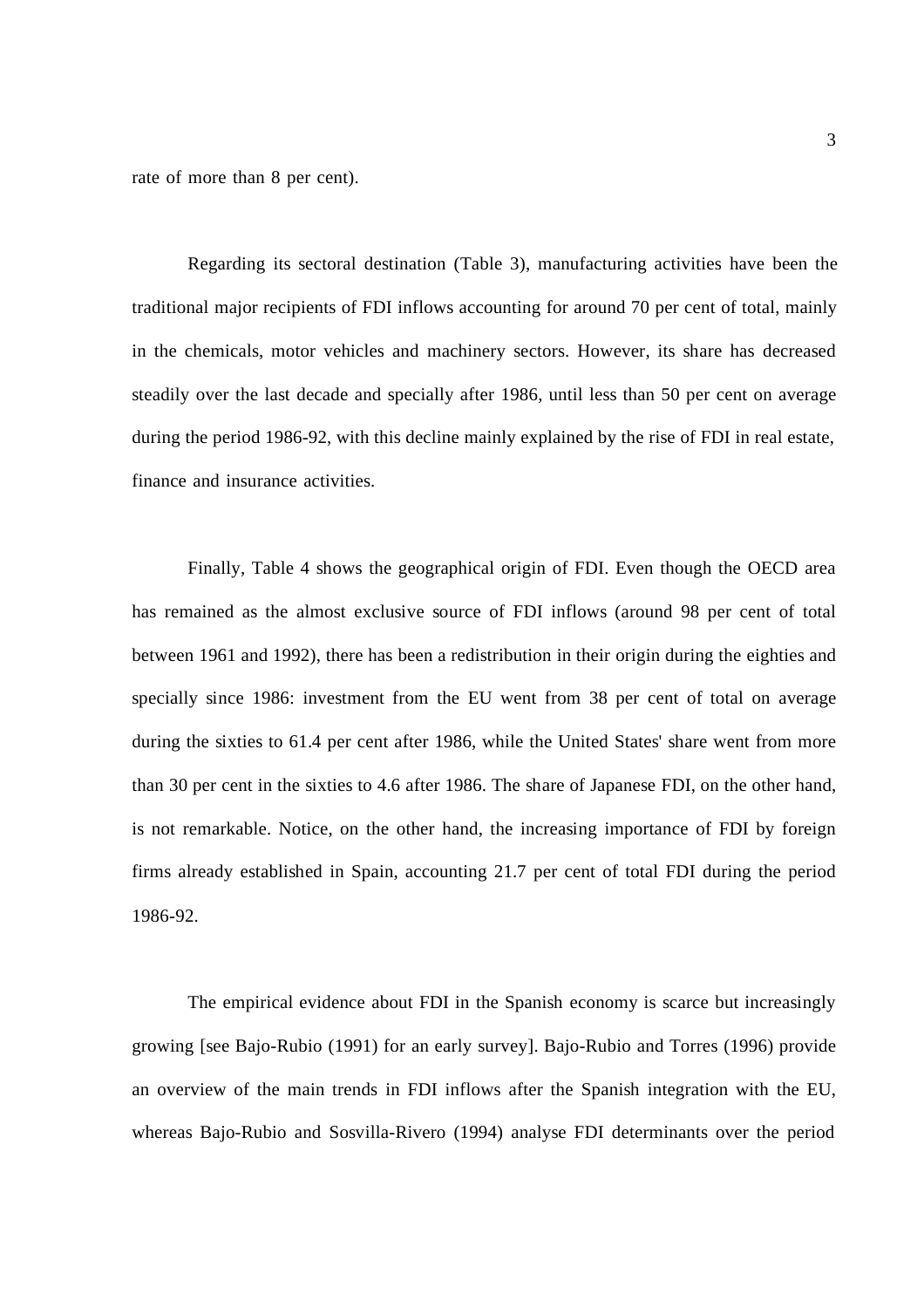1964-1989. Regarding inter-industry studies in manufacturing, we can quote Martín and Rodríguez-Romero (1983), Bajo-Rubio (1991), Egea-Román and López-Pueyo (1991a), Martínez-Serrano and Myro (1992), and Ortega (1992), in which several industry characteristics are linked to the degree of FDI penetration. More recently, Martín and Velázquez (1993), and Alonso and Donoso (1994) rather concentrate on the relationship between trade and FDI making use of data on firms. However, the above mentioned studies usually analyse FDI in a particular year or, when focusing on a several years period, they do it by means of descriptive statistics or multivariate analysis (such as discriminant, or cluster analysis). Hence, this previous evidence invites to perform a new econometric test of FDI in Spanish manufacturing using panel data, something which had not been made yet.

The objective of this paper is to examine the main features related to FDI directed to Spanish manufacturing by means of econometric methods, both across industries and through time. To this end, we will make use of a panel data set on 20 manufacturing industries for the period 1986-1992, in order to try to find the main explanatory factors behind the huge increase in FDI inflows during those years, a rather homogeneous period in which Spanish manufacturing industry experienced a sustained period of recovery after more than a decade of slump. In addition, the Spanish case could be of particular interest for those formerly communist Eastern European countries trying to follow strategies of sustained growth in the context of an increasing external opening.

The rest of the paper is organized as follows. In Section 2 we sketch a simple industrial organization model to illustrate the role played by the main FDI determinants. The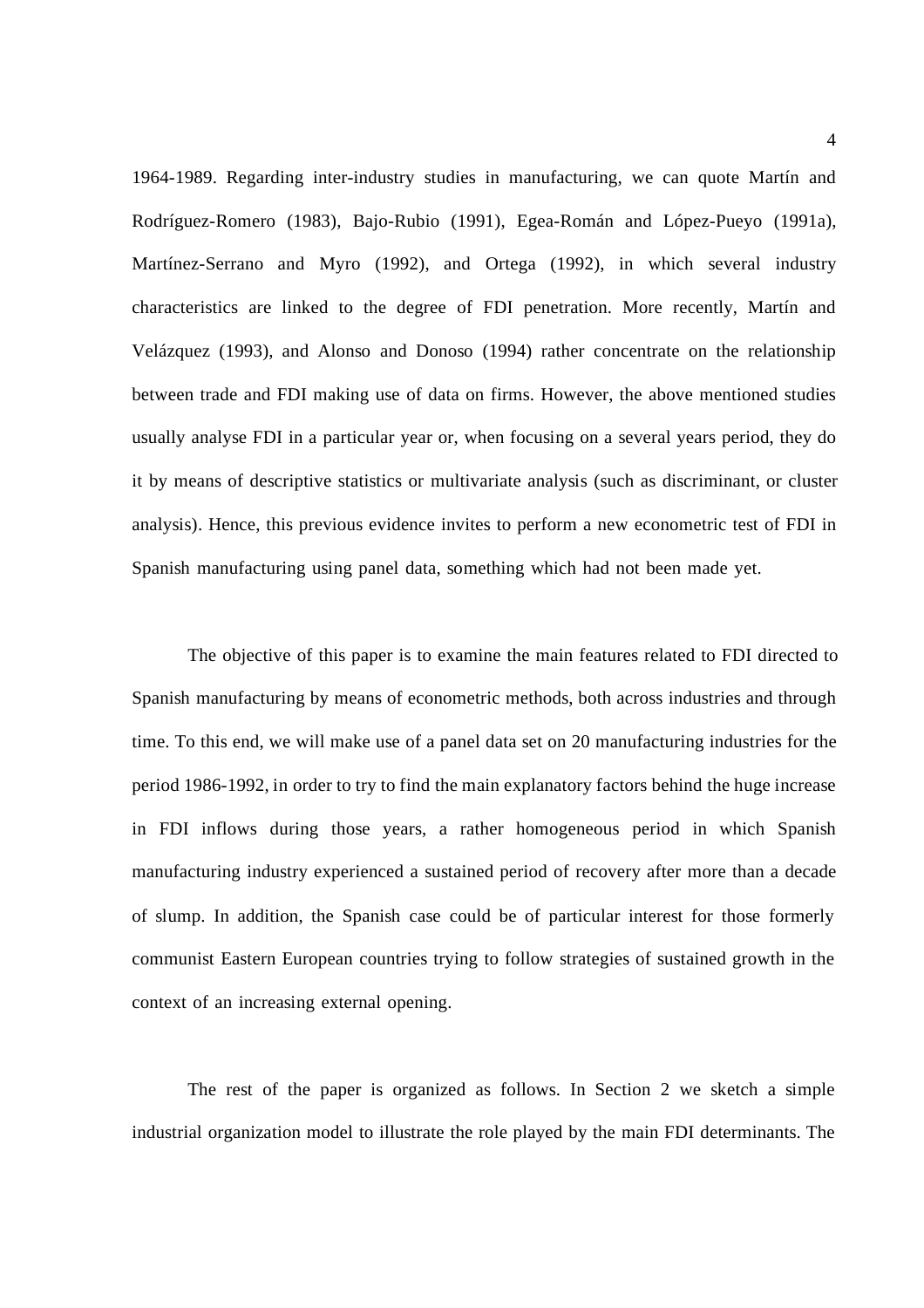empirical specification of the model, together with the econometric results, are presented in Section 3. Section 4 concludes, and the industry classification and data sources are shown in the Appendix.

### **2. THEORETICAL FRAMEWORK**

We will outline along this section a simple industrial organization model, in which the FDI decision can be embodied. Notice that a first decision a MNE must take involves the suitability of building a plant in a foreign market instead of choosing an alternative way of supplying that market, such as exporting. As illustrated, e. g., by Hirsch (1976) or Smith (1987), that decision should be made in terms of a comparison between the profits earned from both alternatives to the firm.

Following Smith (1987), and assuming the MNE faces no threat of competition<sup>1</sup>, its export level would be obtained from the maximization of  $p(X)$  X - (c + s + t) X, where p, c, and X denote the price, unit cost, and output level, and s and t are the costs associated with exporting, namely, transport costs and tariffs. On the other hand, the output level when producing abroad would maximise  $p(X)$  X - c X - G, where G is a plant-specific cost incurred by the MNE in the host country. Denoting by  $X_E$  and  $X_H$  the maximization output levels when exporting and producing abroad, respectively, it is immediate that  $X_{E} < X_{H}$ .

In this way, the firm would choose to invest abroad rather than exporting if and only

 $\overline{a}$ 

<sup>&</sup>lt;sup>1</sup> If a domestic firm would also choose to enter the market, the firm's decision would get complicated, but this is beyond the scope of this paper; see Smith (1987) or Motta (1992).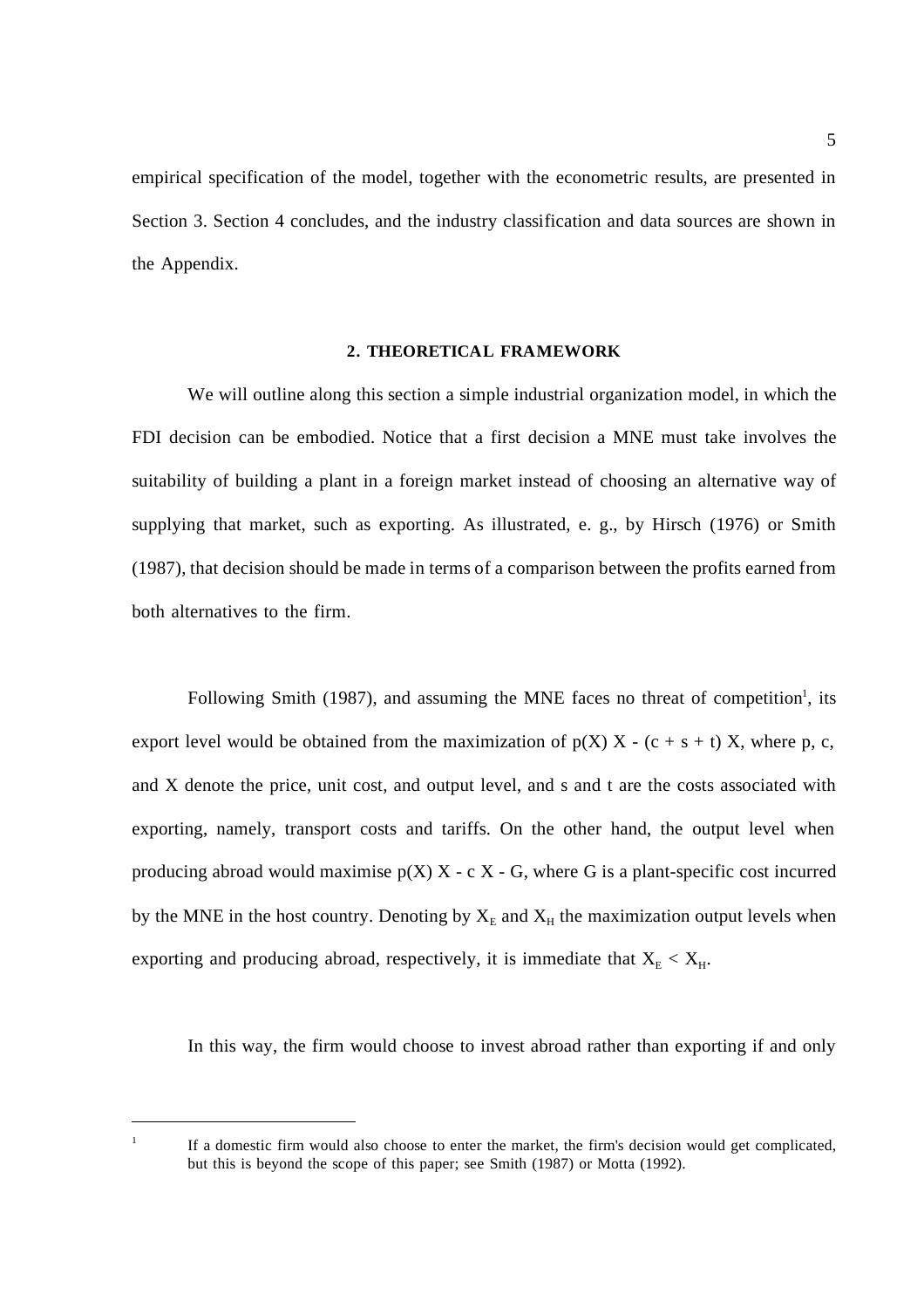if:

$$
p(X_H) X_H - c X_H - G > p(X_E) X_E - (c + s + t) X_E
$$

being a sufficient condition for FDI to be preferred:

$$
G \le (s + t) X_E
$$

Once the decision of producing abroad has been made, the MNE would choose the level of FDI as a function of the rate of return on that investment, which is proxied by the rate of profit abroad. So, omitting the plant-specific cost G, and denoting profits of a typical firm i at the destination market (e. g., Spain) by  $\pi$ <sub>i</sub>, we have:

$$
\pi_{i} = p_{i}(X_{i}) \ X_{i} - c_{i}(X_{i}) \ X_{i}
$$
 (1)

where p, c, and X are again the price, unit cost, and output level of the firm, and now unit costs are made a function of the level of output.

From here, the profit maximization price can be found as:

$$
p_i = \frac{(1 + \gamma_i)}{(1 - \frac{1}{\epsilon_i})} c_i
$$
 (2)

where

$$
\mathbf{\varepsilon}_{i} = -\frac{dX_{i}}{dp_{i}} \frac{p_{i}}{X_{i}}
$$
 (3)

is (minus) the price elasticity of demand, and

is the elasticity of unit costs with respect to the level of production. Defining now the profit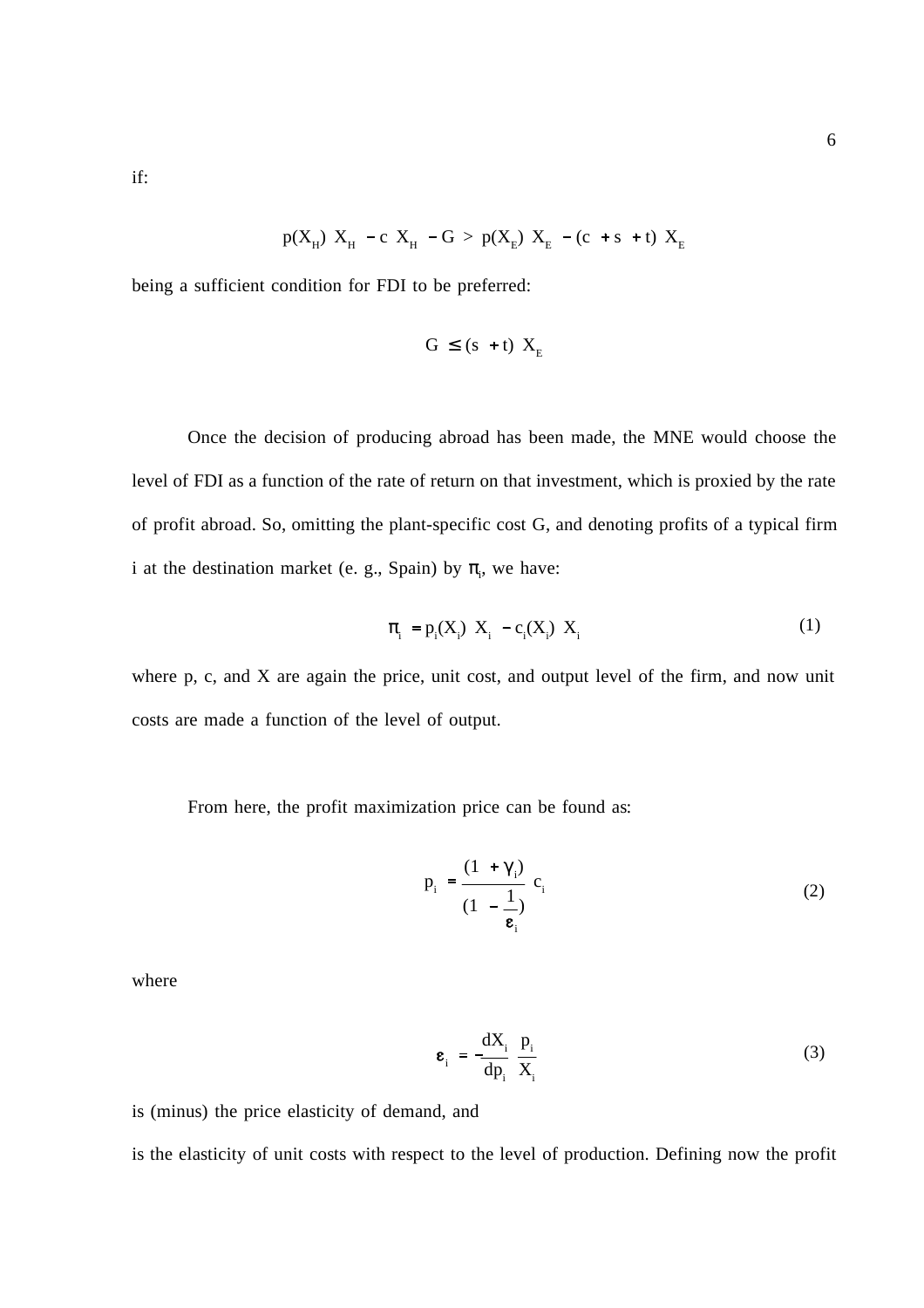7

$$
\gamma_i = \frac{dc_i}{dX_i} \frac{X_i}{c_i} \tag{4}
$$

rate  $r_i$  as the ratio of profits to sales, this can be written after replacing (2) as:

$$
r_{i} = \frac{\pi_{i}}{p_{i}X_{i}} = 1 - \frac{(1 - \frac{1}{\epsilon_{i}})}{(1 + \gamma_{i})}
$$
(5)

Finally, an index of economies of scale, denoted by  $\Theta_i$ , can be constructed as the ratio of unit to marginal cost [see, e. g., Helpman and Krugman (1985)] which, in terms of (4), becomes:

$$
\theta_{i} = \frac{1}{1 + \gamma_{i}} \tag{6}
$$

Hence, the equation for the profit rate can be written in an alternative way:

$$
\mathbf{r}_{i} = 1 - \theta_{i} \left( 1 - \frac{1}{\epsilon_{i}} \right) \tag{7}
$$

where  $r_i$  is negatively related to both economies of scale and the price elasticity of demand.

On the demand side, we assume a Dixit and Stiglitz (1977) framework in which there are n varieties of the good X, each one produced by a particular firm, so that the representative consumer will maximize a CES utility function such as:

$$
U = (\sum_{i=1}^{n} X_i^{\beta})^{1/\beta} \qquad \beta = (1 - \frac{1}{\sigma}), \ \sigma > 1 \tag{8}
$$

where  $\sigma$  is the elasticity of substitution among varieties.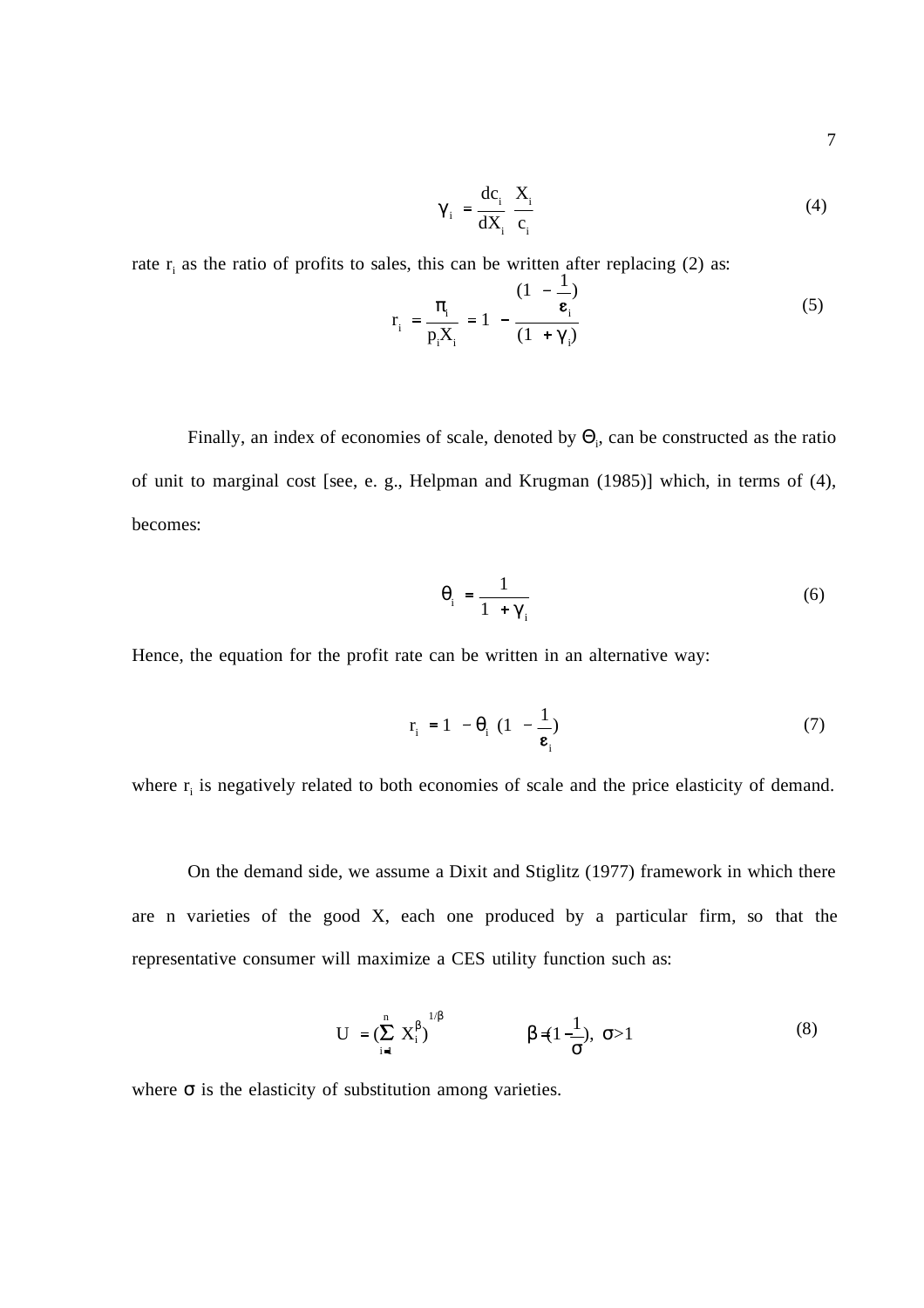Given the budget constraint:

$$
\sum_{i=1}^{n} p_i X_i \le E \tag{9}
$$

where E denotes total expenditure, the consumer's problem gives the following demand function for each variety i:

$$
X_i = E \frac{p_i^{\sigma}}{\sum_{i=1}^n p_i^{1-\sigma}}
$$
 (10)

From here, we can obtain the price elasticity of demand for variety i as:

$$
\varepsilon_{i} = \sigma + (1 - \sigma) \frac{p_{i}^{1-\sigma}}{\sum_{i=1}^{n} p_{i}^{1-\sigma}}
$$
(11)

which will always be greater than one since  $\sigma$ >1, and tend to  $\sigma$  when n is large. Notice that both (10) and (11) embody Chamberlin's (1933) assumption that an increase in the number of varieties n available to consumers shifts to the left and makes more elastic the demand curve for each variety.

On the other hand, elasticity can be made a function of the exchange rate in the following way [see, e. g., Dornbusch (1987) or Baldwin (1988)]. Suppose that some of the n varieties of the good  $X$  are produced by foreign firms, denoted by j, so that  $(11)$  can be written as:

Then, the profit-maximization price of a foreign firm j would be:

where  $c_j^*$  denotes the unit cost of firm j measured in foreign currency, and e is the exchange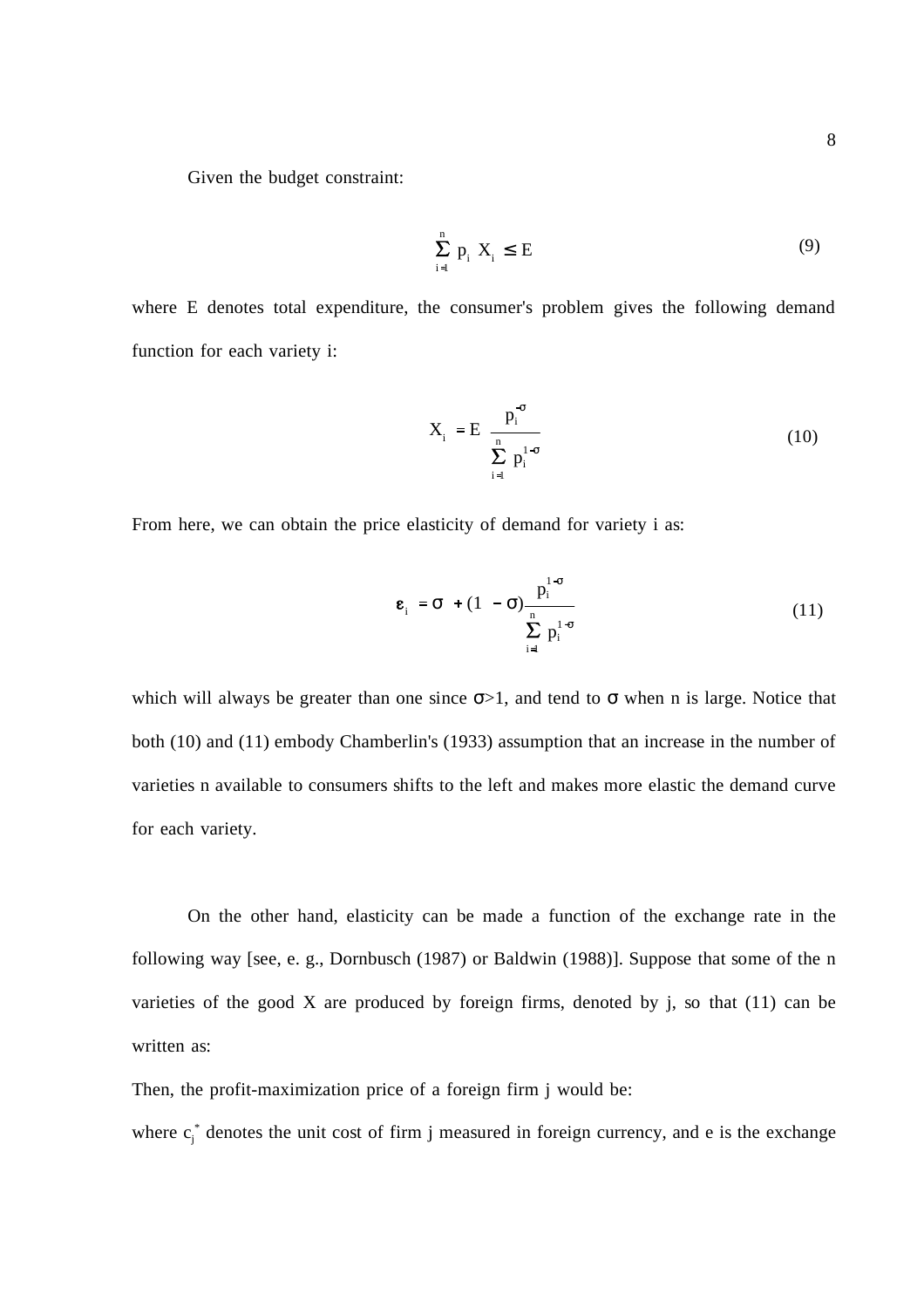$$
\mathbf{\varepsilon}_{i} = \sigma + (1 - \sigma) \frac{p_{i}^{1-\sigma}}{\sum_{i} p_{i}^{1-\sigma} + \sum_{j} p_{j}^{1-\sigma}}
$$
(11')

$$
p_j = \frac{(1 + \gamma_j)}{(1 - \frac{1}{\epsilon_j})} c_j^* e
$$
 (2')

rate (units of domestic currency per unit of foreign currency). Therefore, an exchange rate depreciation would increase the domestic price of the varieties produced by foreign firms, which would lower the price elasticity of the varieties produced by domestic firms.

Now we can combine the supply and demand sides of the model. We have seen from (7) that the profit rate of a firm i in the destination market depends negatively on both scale economies and the elasticity of demand. We also know from (11), (11') and (2') that the latter depends positively on the number of varieties available to consumers (or, in other words, the number of firms operating at the market) and negatively on the exchange rate. Hence, we can write:

$$
r_i = r(\theta_i, n, e)
$$
  $r_{\theta_i} < 0, r_{\theta_i} < 0, r_e > 0$  (12)

and, since FDI (denoted by I) would be a positive function of r:

$$
I_i = I(\theta_i, n, e)
$$
  $I_{\theta_i} < 0, I_n < 0, I_e > 0$  (13)

In this way, we have obtained a relationship between, on the one hand, the level of FDI in a particular market and, on the other hand, some possible determinants, i. e., the degree

9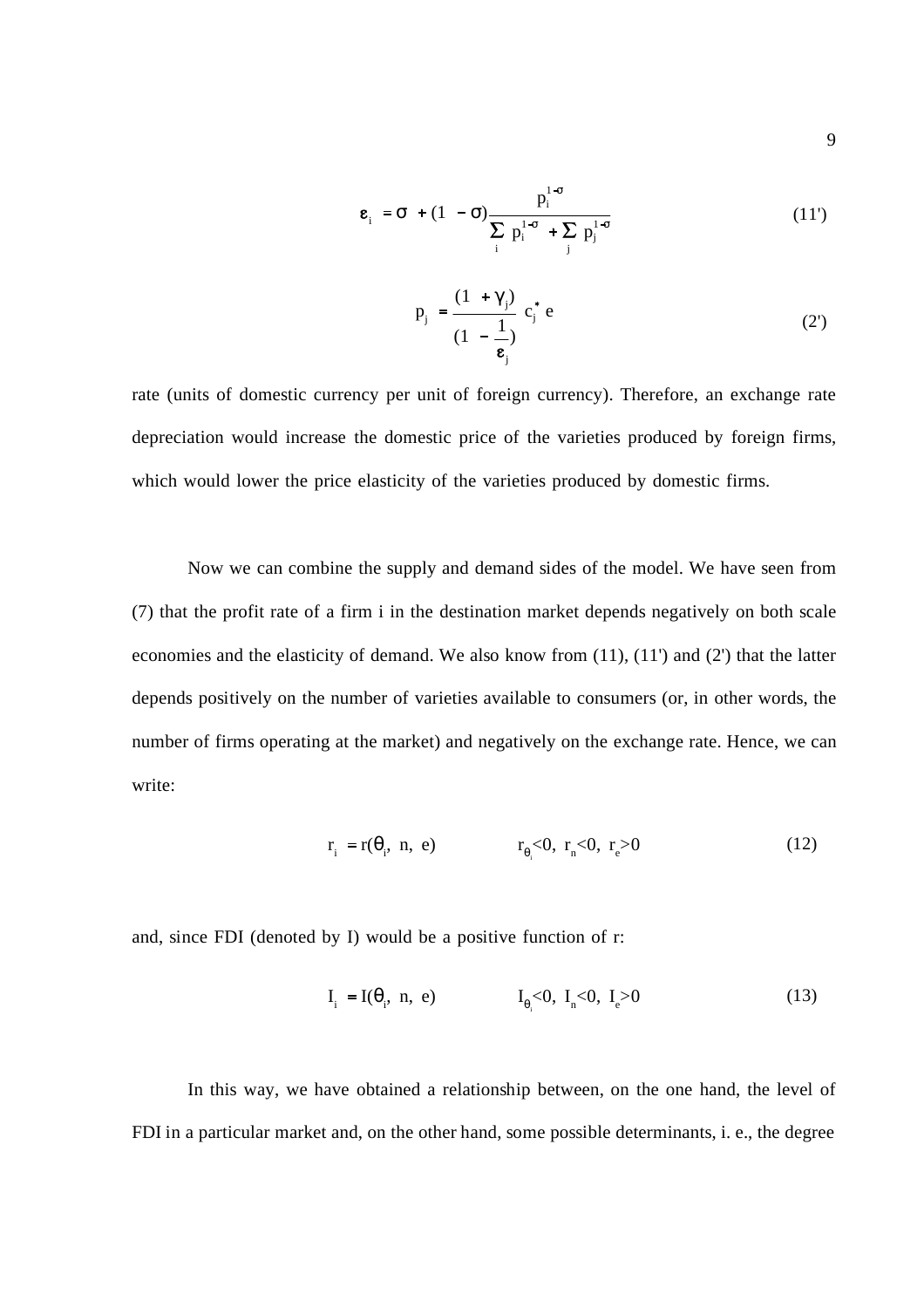of economies of scale, the number of firms operating at that market (both of them proxying the characteristics of market structure), and the exchange rate (a macroeconomic variable, common to all industries). In the next section we will provide some econometric estimates of a model based on equation (13), making use of Spanish data for the period 1986-1992, in which several proxies for the structural characteristics of Spanish industries have been included.

### **3. EMPIRICAL MODEL AND RESULTS**

There are several theories addressed to explain the internationalization of the firms' operations or, in other words, the emergence of the MNE [see Agarwal (1980) or Cantwell (1991) for surveys]. Among them, Dunning's (1977) "eclectic theory" has become increasingly popular, on putting together several hypotheses in which could be thought as the starting point of a general theory of FDI. According to Dunning, there are three conditions or groups of advantages, which a firm (or, alternatively, an industry or a country) must satisfy in order to undertake any FDI:

a) Ownership advantages: the firm must possess some comparative advantages over their competitors in the host country, such that they outweigh the potential disadvantages for that firm from operating in a foreign environment.

b) Internalisation advantages: it must be more profitable for the firm internalising those advantages by means of FDI rather than exploiting them by licensing.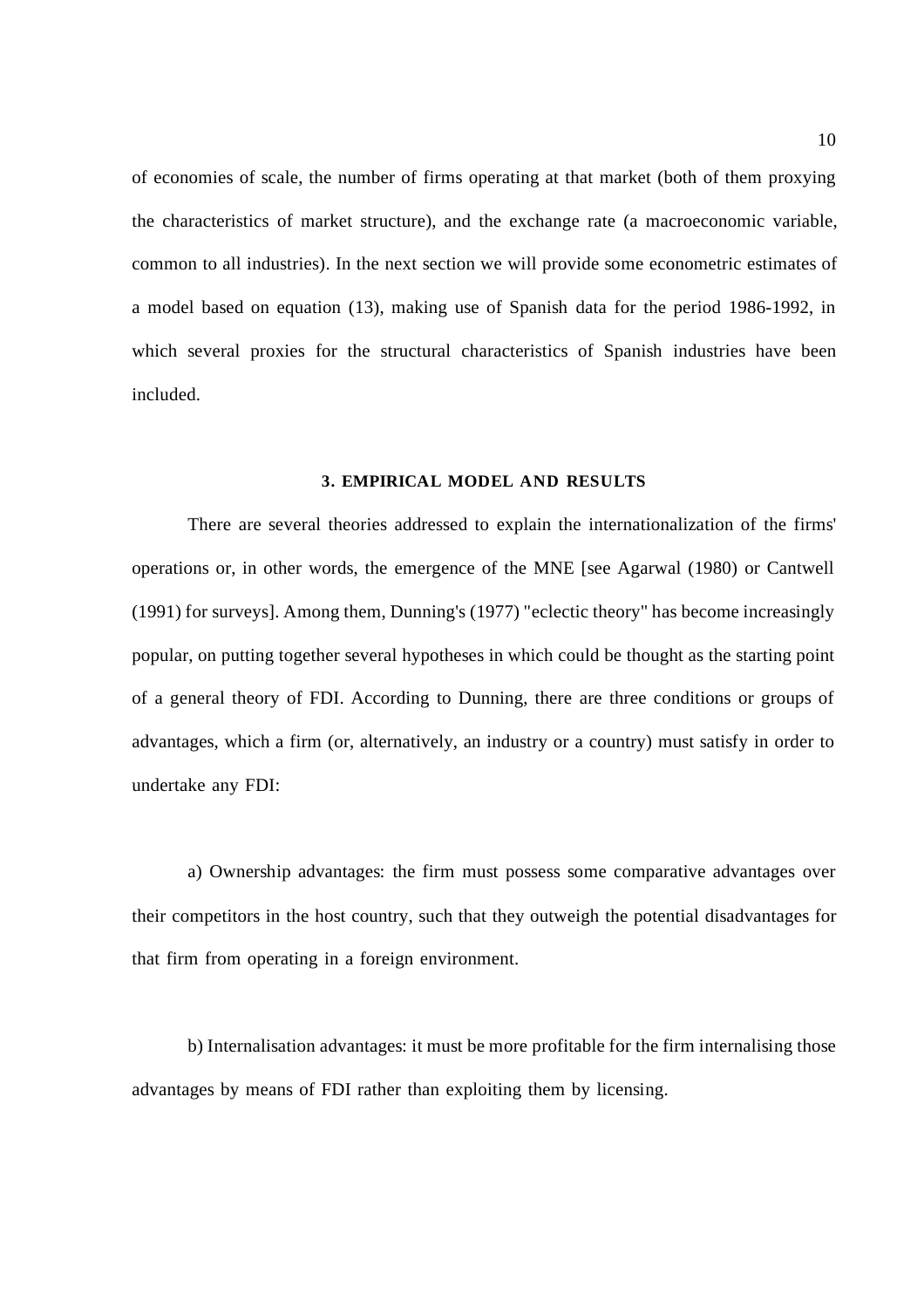c) Locational advantages: the host country must possess some particular advantages over the investor's country making more profitable for the firm undertaking FDI rather than exporting.

Therefore, and since all the variables we are going to handle are referred to Spanish manufacturing industries, our aim in this section is not to test a model following the above lines but rather to study the characteristic features of those sectors in which MNEs operate in the Spanish economy. So, only locational advantages (according to Dunning's terminology) could be strictly tested, unlike the other two sources of advantages (ownership and internalisation), which could be tested only to the extent that our variables for Spanish manufacturing industries proxied those of the investors' countries (which, on the other hand, and since most of the FDI received by the Spanish economy comes from industrial countries, would not be a too unrealistic assumption).

The variables used in the empirical counterpart of equation (13) have been grouped under three main headings: economies of scale and barriers to entry, locational advantages, and macroeconomic factors. Notice that the first two groups would proxy market structure characteristics, and would fit in a broad sense, according to Dunning's terminology, with ownership and internalisation, and locational conditions, respectively. Next we will go through the variables used in the empirical model.

#### A) Economies of scale and barriers to entry

A.1) Economies of scale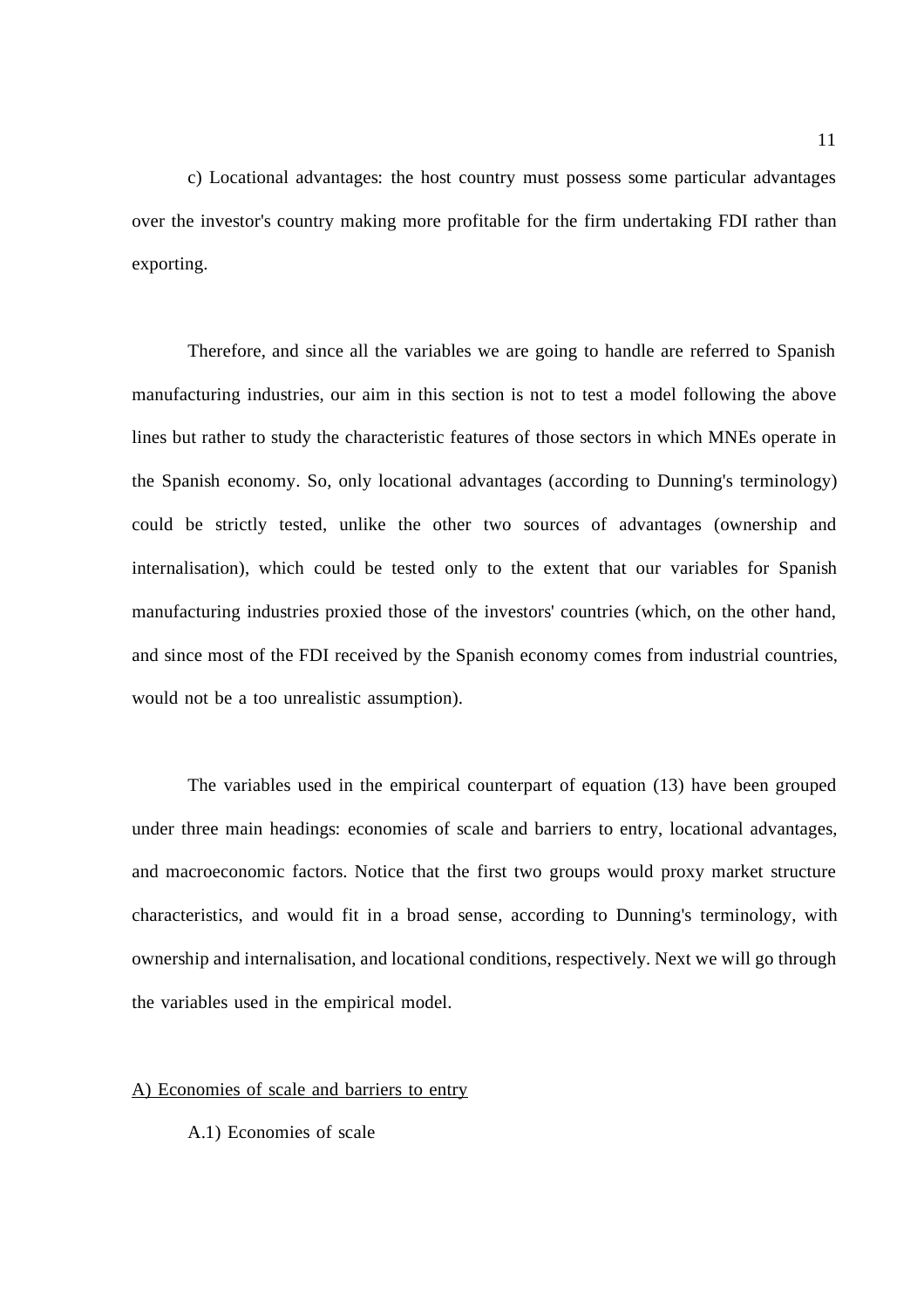In Section 2 a negative relationship has been derived between economies of scale and FDI, since a higher degree of scale economies would be associated with a lower elasticity of unit costs with respect to output, and hence with a lower price and a lower rate of profit. Alternatively, the relationship between FDI and economies of scale might be founded according to Porter's (1986) characterization of industries as being global (i. e., those industries "in which a firm's competitive position in one country is significantly affected by its position in other countries or vice versa"; see Porter, 1986, p. 18), for which the presence of scale economies would lead to concentrate that industry in a few locations, not favouring FDI, or multidomestic (i. e., those industries for which competition in a country is independent of competition in other countries), which would be reflected in a lower degree of scale economies and hence in a negative relationship between the latter and FDI.

Notice that, to the extent our hypothesis on product differentiation were true and production from foreign-participated firms were directed mainly to the Spanish market (see below), one might think that reaching scale economies would not be the main objective of MNEs when investing in Spain. Scale economies have been proxied by

 $SCALE =$  value added per establishment

and

 $MECH =$  degree of mechanization of the productive processes, measured by gross fixed capital formation per employee

and the expected sign of their relationship with FDI would be assumed to be negative.

### A.2) Product differentiation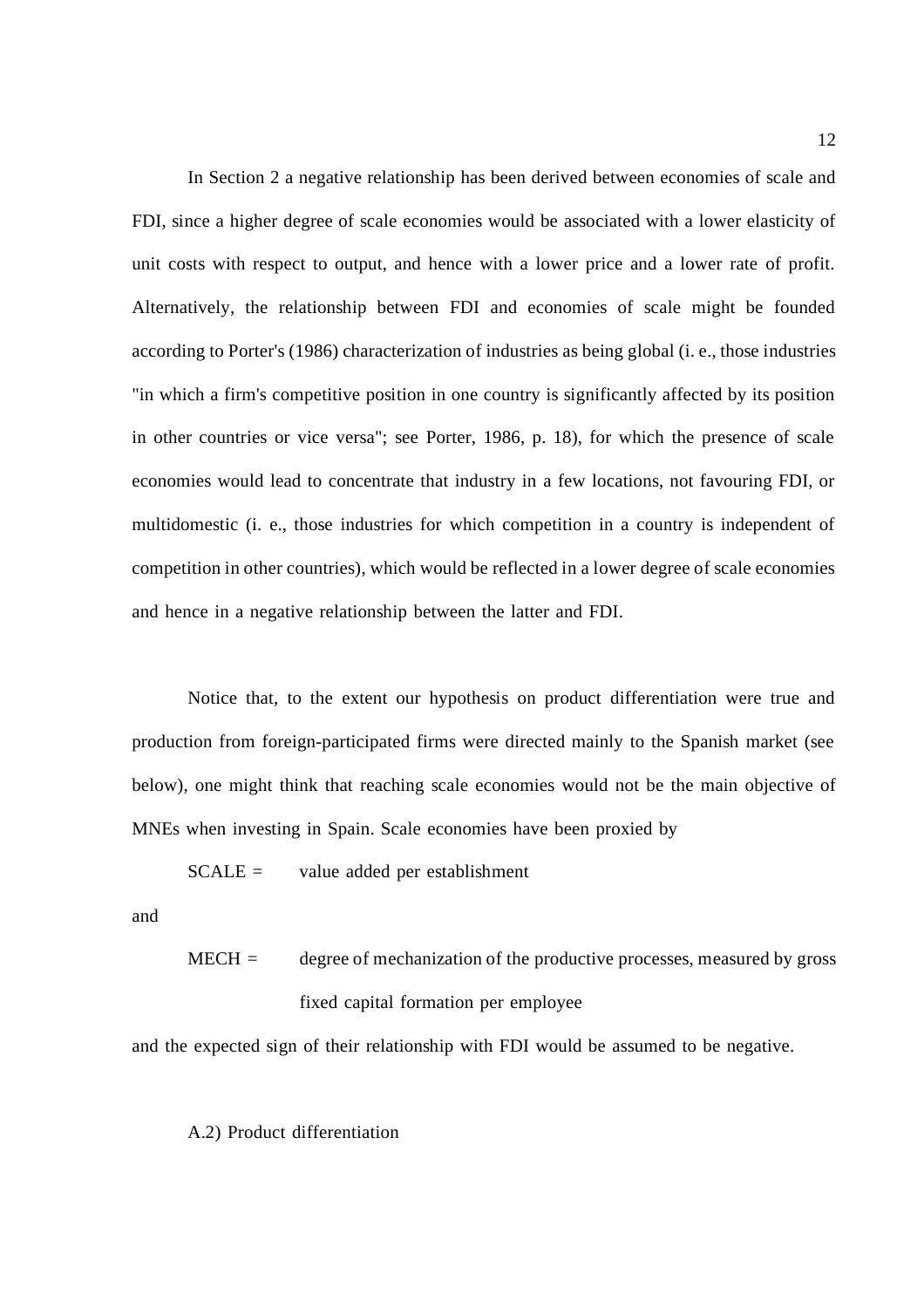Another type of barriers to entry can arise from the presence of product differentiation. So, firms carrying out product differentiation would tend to locate production as close as possible to consumers, in order to satisfy their liking for variety. On the other hand, MNEs possess certain advantages in product differentiation activities with respect to the host country firms, coming mainly from two sources (Caves, 1974a): first, product differentiation implies developing some marketing skills, which eventually will become "public goods" for the firm and reduce the expected cost of FDI; and, second, there are spillovers derived from advertising activities, which spread from the home market of the MNE to the host country market where FDI is undertaken. So, these considerations suggest an expected positive relationship between FDI and product differentiation, measured by

 $ADS =$  advertising expenditures as a percentage of sales

Together with advertising differentiation, we have included a measure of "complexity" or technological differentiation [see Caves and Williamson (1985) for a theoretical statement], for which the expected sign of the relationship with FDI is also positive: a certain technological advantage enjoyed by a firm would mean an ownership advantage to be exploited by some kind of internalization. However, transaction costs implied by licensing would make preferable its exploitation by means of FDI. Technological differentiation has been proxied by

RDS = research and development expenditures as a percentage of sales

#### B) Locational advantages of the host country

B.1) Labour skills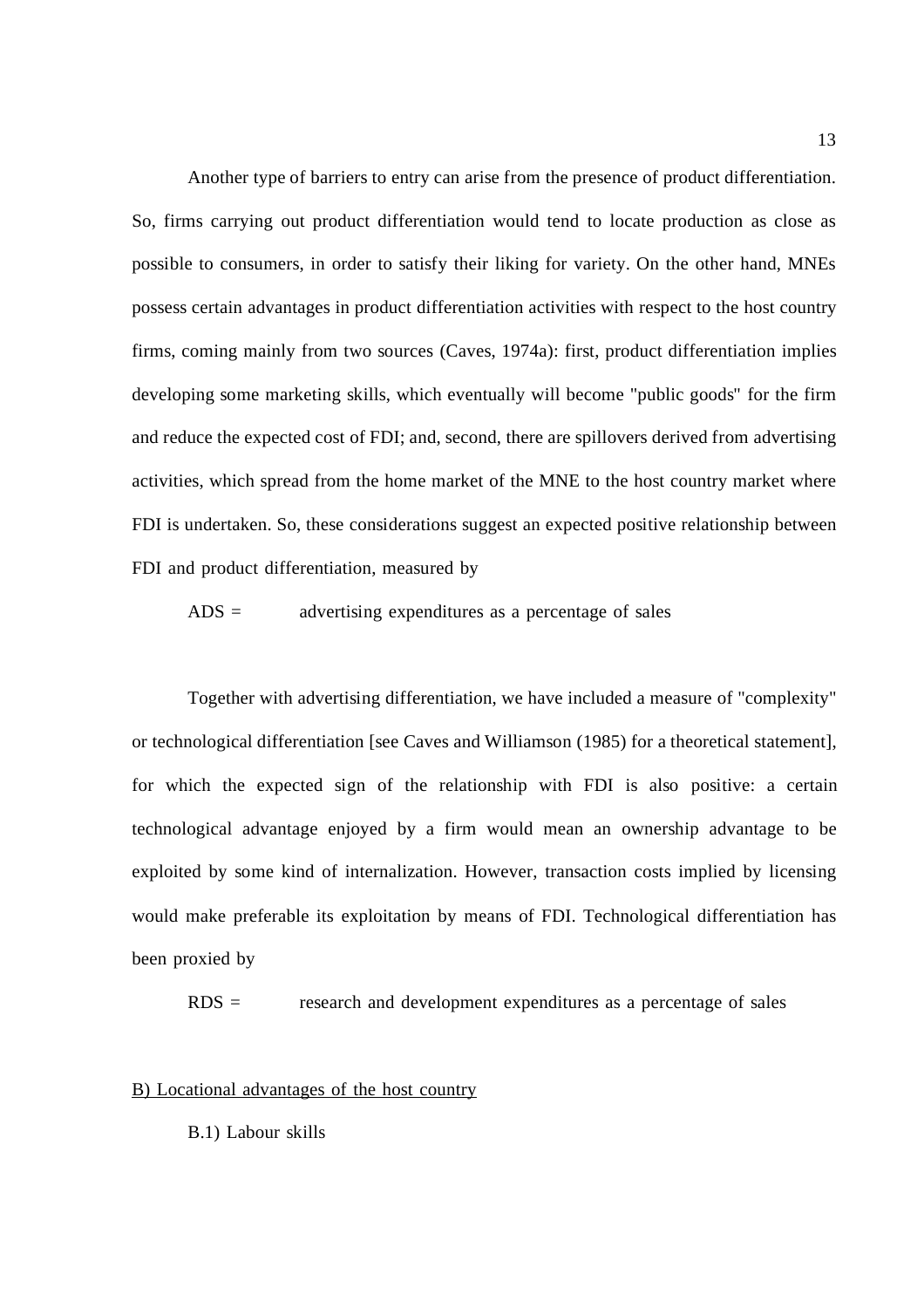Given the large scale of their operations and their need for worldwide coordination, MNEs must develop a high level of skill resources. Hence, FDI would arise as a way to give employment to some underutilized skills (in marketing, management, technical efficiency, etc.) within the firm, to the extent that they are transferable abroad (Caves, 1974b). This would lead to an expected positive influence of skills on FDI.

We have proxied labour skills by a relative measure of the number of employees devoted to highly specialized tasks

SKILL = research and development related personnel as a percentage of the industry's value added

### B.2) Trade performance

The influence of this variable can change according to the strategy followed by MNEs. On the one hand, a higher export performance in a particular industry would mean a higher level of competitiveness of domestic producers in that industry, which might attract higher FDI inflows in order to capture those competitive advantages. On the other hand, a higher import penetration would reveal a lack of competitiveness of domestic producers, which would mean an incentive for MNEs to undertake FDI in that industry. So, in principle, both a higher export performance and a higher import penetration would be associated to a higher FDI.

In any case, the sign of this relationship would be related to the kind of strategy pursued by MNEs when settling in a foreign country, that is, whether supplying a potentially important domestic market, or rather using it as an exporting platform to third markets. Trade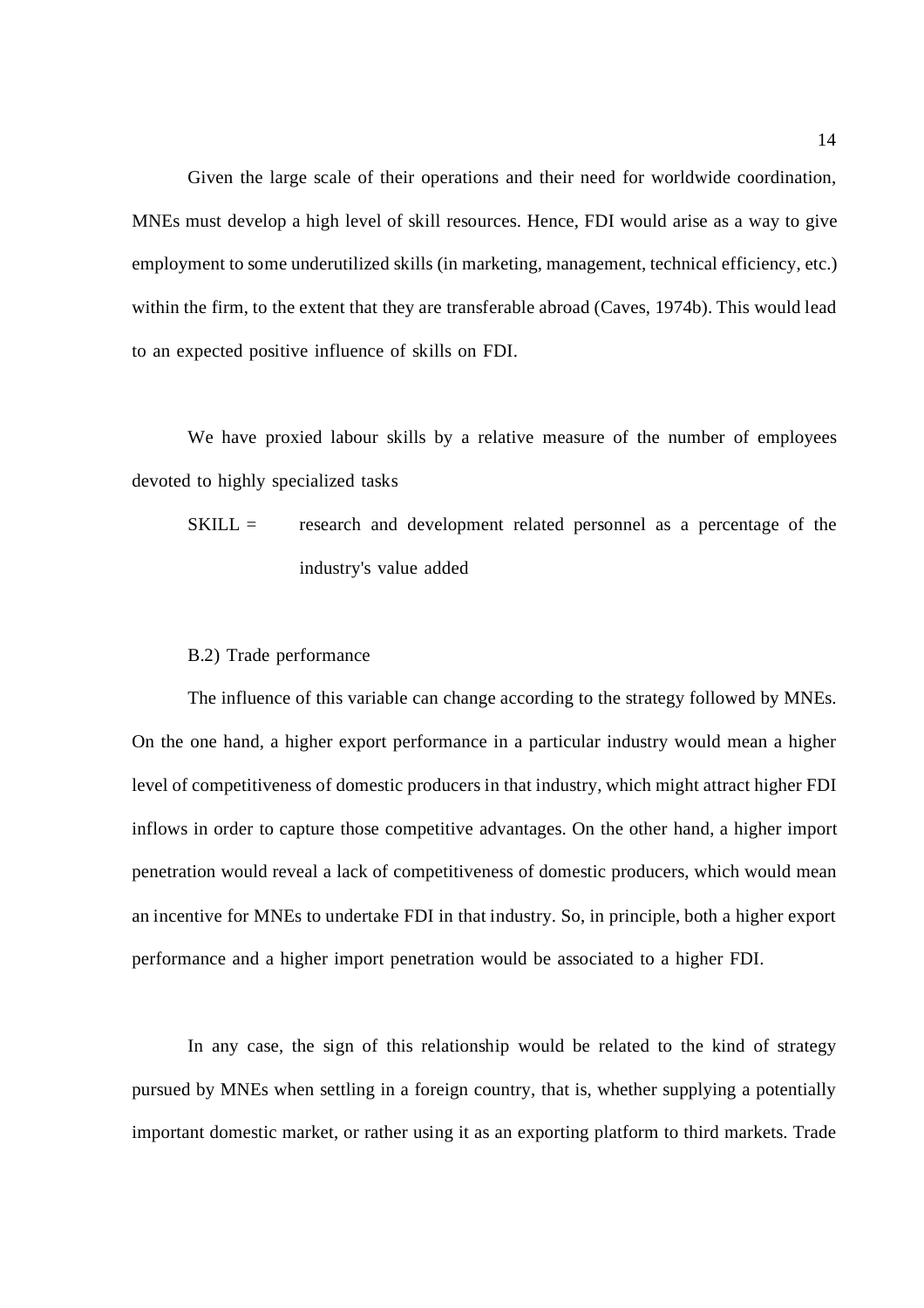performance has been measured by both export and import propensities

 $EXP =$  exports as a percentage of sales  $IMP =$  imports as a percentage of apparent consumption (i. e., sales, plus imports, minus exports)

and also by a relative measure of the industry's trade balance

 $TBS =$  exports minus imports as a percentage of sales

#### B.3) Labour costs

It is commonly assumed that a MNE would invest in a foreign country only if costs (and in particular labour costs) of producing in that country are relatively lower than those prevailing in the home country of the MNE. However, as pointed out by Maki and Meredith (1986), this would be true only if the technological advantages (in the broad sense of ownership advantages) enjoyed by such MNE are not portable: so, if a MNE enjoys lower costs in its home country and can make use of these advantages also in the host country (that is, if technology is "portable"), then the firm might choose investing abroad despite the higher relative costs in the host country. Indeed, as Porter (1986) notes, when choosing a country to locate their investments, MNEs would tend to give a higher value to the availability of skilled labour and advanced infrastructure, rather than to cheap unskilled labour or natural resources.

Hence, in a strict sense there would not be theoretical a priori reasons to expect necessarily a negative sign for the relationship between FDI and labour costs measured by

 $WAGE =$  hourly labour compensation, in real terms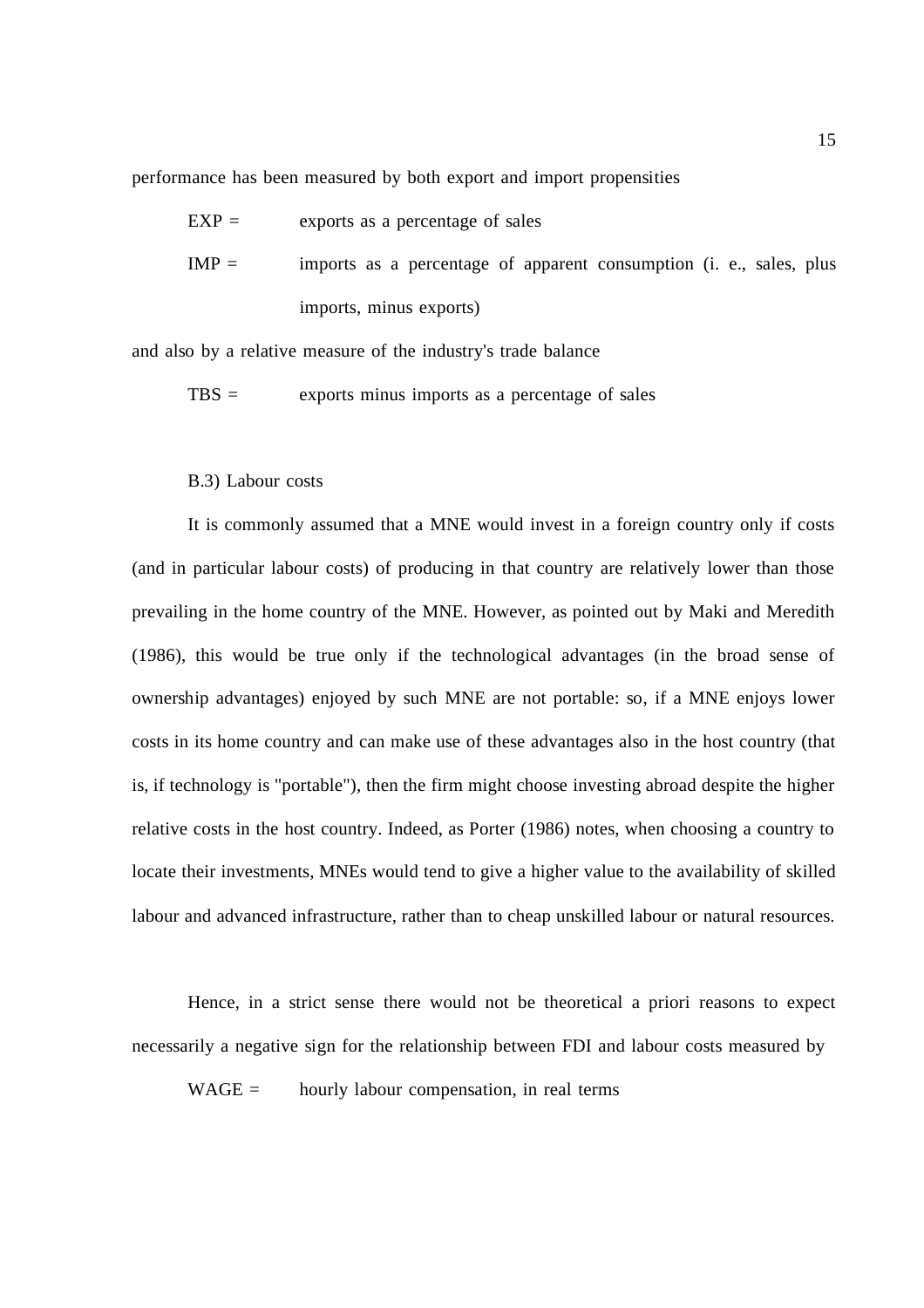B.4) Labour productivity

A similar reasoning than before can be applied to productivity if we argue in terms of unit costs. That is, the expected relation between FDI and

PROD = hourly value added per employee, in real terms would be positive unless the technological advantages enjoyed by MNEs were portable, in which case it would be negative.

### B.5) Industry growth

The importance of market size on the decision of producing abroad has been emphasized in some contributions to the FDI literature [see, e. g., Rowthorn (1992)]. Also, the role of product demand is one of the main factors affecting the location decisions of manufacturing firms, as shown in the recent models on economic geography [see, e. g., Krugman (1991)]. So, FDI in a particular industry would tend to increase with the growth of that industry

IGROWTH = percentage yearly growth of domestic market, in real terms

#### C) Macroeconomic factors

Unlike the other two groups of variables, which would take a different value for each industry and year, those we have termed "macroeconomic" would only change through time, being common to all industries. Macroeconomic factors include:

C.1) The exchange rate and exchange-rate expectations

The effects of the exchange rate on FDI have been traditionally discussed in the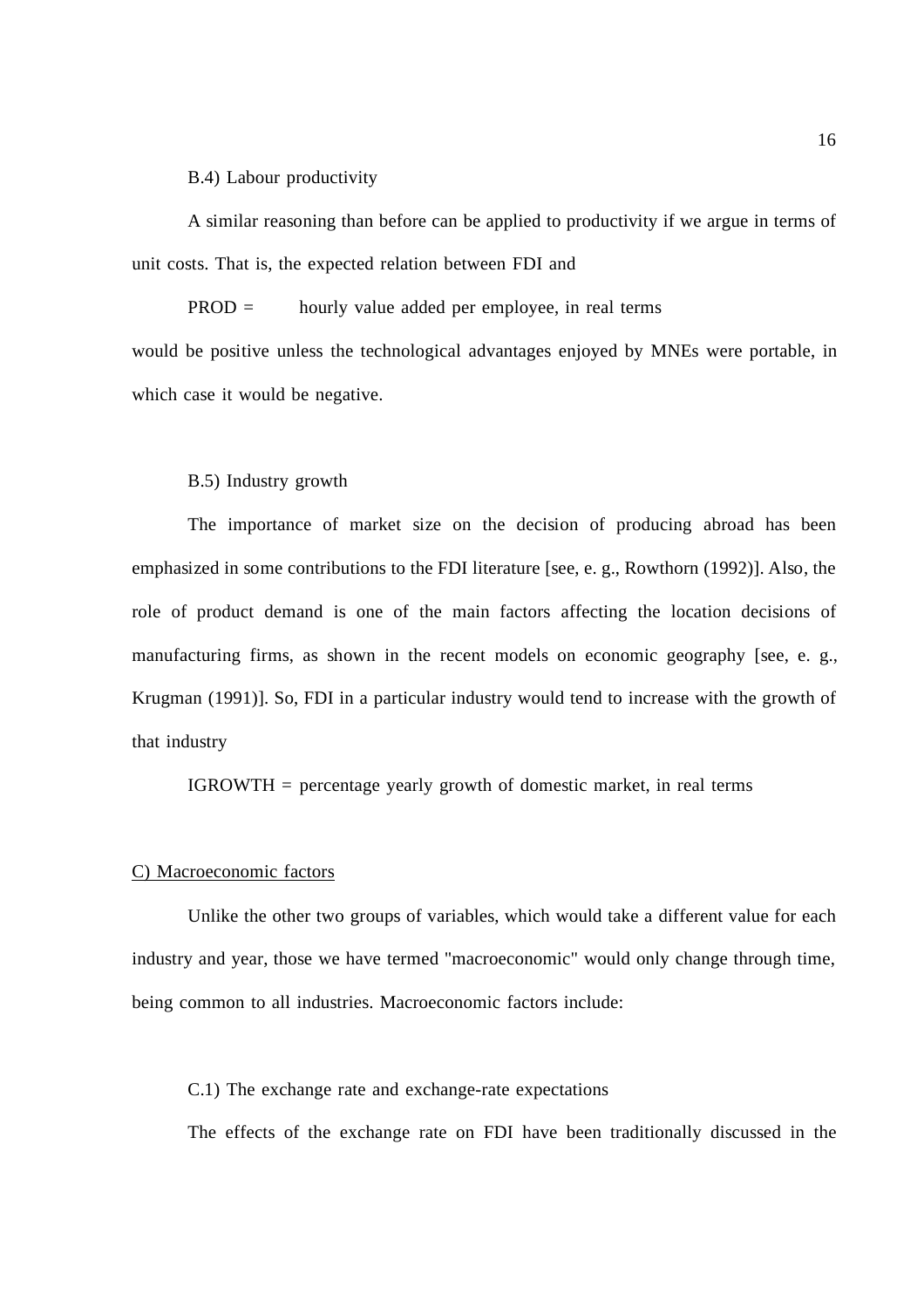context of models of portfolio selection [see, e. g., Aliber (1970) or Froot and Stein (1991)]. Only recently the exchange rate has been introduced in industrial organization models [see, e. g., Dornbusch (1987) or Baldwin (1988)], which could be taken as a starting point in the explanation of FDI flows at an industry level, as shown in Section 2.

In principle, an exchange rate depreciation is expected to be accompanied with higher FDI inflows. For example, in Section 2's model an exchange rate depreciation would increase the domestic currency price of the imported varieties, so lowering demand elasticity for the varieties produced at home, and then increasing their price and profit rate, and enhancing FDI inflows. From another point of view, an exchange rate depreciation should increase the domestic currency value of foreign wealth, thus increasing FDI in the domestic country (Froot and Stein, 1991). In general, however, the effect of the exchange rate on FDI would not be fully unambiguous, depending on the configuration of the foreign investor's activities (Caves, 1988).

Several possible measures of the peseta's exchange rate have been tried: both nominal and real, against the EU and the OECD, and (in the case of real exchange rates) using both industrial prices and manufacturing labour costs. The best results (and the ones reported below) were obtained with

 $EXRATE =$  nominal effective exchange rate of the peseta against the OECD and the expected sign for its relationship with FDI would be negative (since a decrease in the index would mean a depreciation of the exchange rate).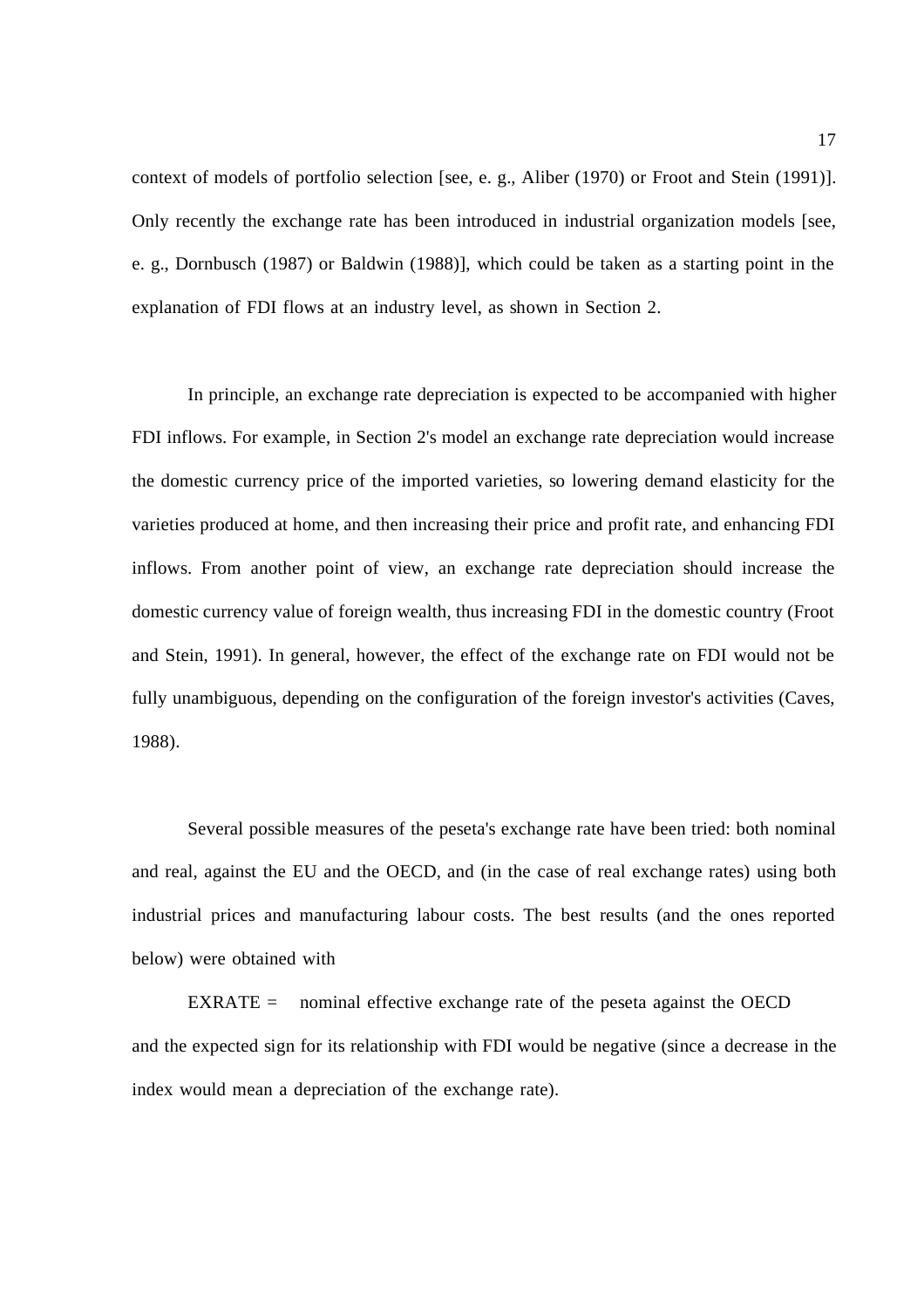Regarding exchange rate expectations, and by a similar reasoning, an expected exchange rate appreciation should be accompanied with FDI inflows: if the value of the domestic currency is "low" and is expected to appreciate, then the expected return on domestic assets would rise, as does the demand for them. Following Caves (1988), we have proxied exchange rate expectations using two alternative methods, for all the exchange rates considered: by taking the exchange rate actually prevailing in the next year, and by taking the mean of the current and one-year lagged exchange rates (which assumes that half of this year's change in the exchange rate will be reversed next year). The best results were obtained with the latter

 $EREXP = (EXRATEt-1 + EXRATEt)/2$ 

and the expected sign for its relationship with FDI would be positive (since an increase in EXREXP would mean an expected appreciation of the exchange rate).

#### C.2) Growth differential

A higher overall growth of the host country's economy would be a locational advantage leading to an increased level of sales in the whole domestic market, and hence to a higher expected profitability. In this way, a positive relationship should be expected between FDI and

 $D$ GROWTH = difference between Spain and the EU's growth rates in real gross domestic product

C.3) Inflation differential

We take inflation as a proxy of macroeconomic instability, reflecting the presence of internal economic pressures and unability to balance the budget or restrict money supply.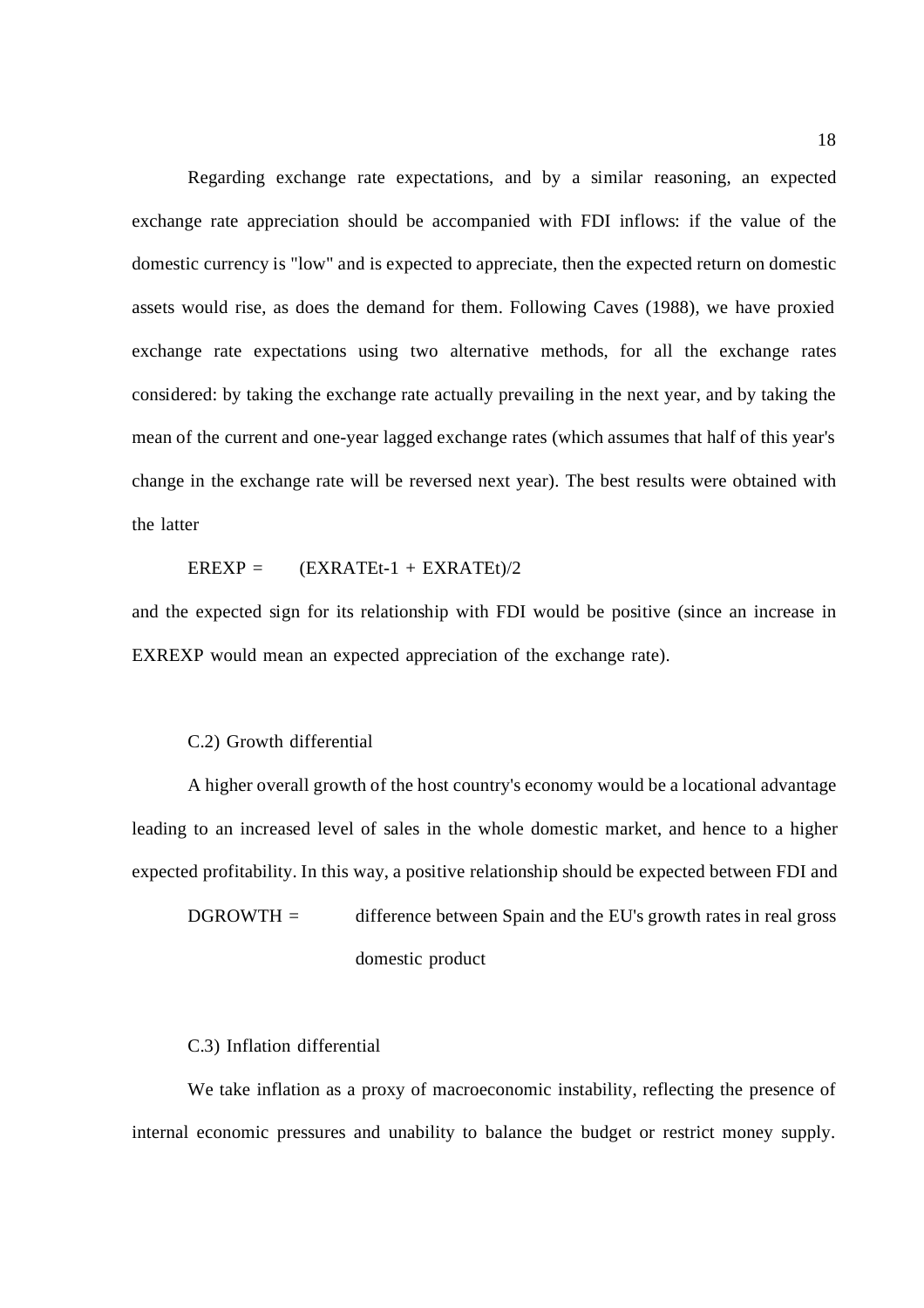Hence, FDI would be favoured by a lower inflation rate in the host country, relative to that prevailing in the source countries, measured by

 $DINF =$  difference between Spain and the EU's rates of change in gross domestic product deflator

Finally, the dependent variable are FDI inflows as a percentage of sales, for 20 manufacturing industries during the period 1986-1992 (see the Appendix for the industry classification and data sources). Notice that our dependent variable refer to investment projects reported to the Spanish Administration by statistical reasons. Also, our sample period stops at 1992 since the change in the Spanish National Classification of Economic Activities from 1993 on makes impossible to obtain some of our variables at the same level of sectoral disaggregation<sup>2</sup>.

Table 5 shows some selected coefficient estimates from our empirical model, together with the standard error of the regression (6), coefficient of determination (R2), sum of squared residuals (SSR), and F-statistic. The method of estimation is ordinary least squares including fixed effects for every industry (i. e., the coefficients in Table 5 would be within-group estimates). Notice that some variables have not been included together in the equations to estimate, given the high degree of collinearity between them; in particular, this was the case of the two proxies of scale economies, technological differentiation and labour skills, the trade performance indicators, and labour costs and productivity.

 $\overline{a}$ 

<sup>&</sup>lt;sup>2</sup> In a previous version of this paper we used data for the period 1986-1990 (see Bajo-Rubio and López-Pueyo, 1996).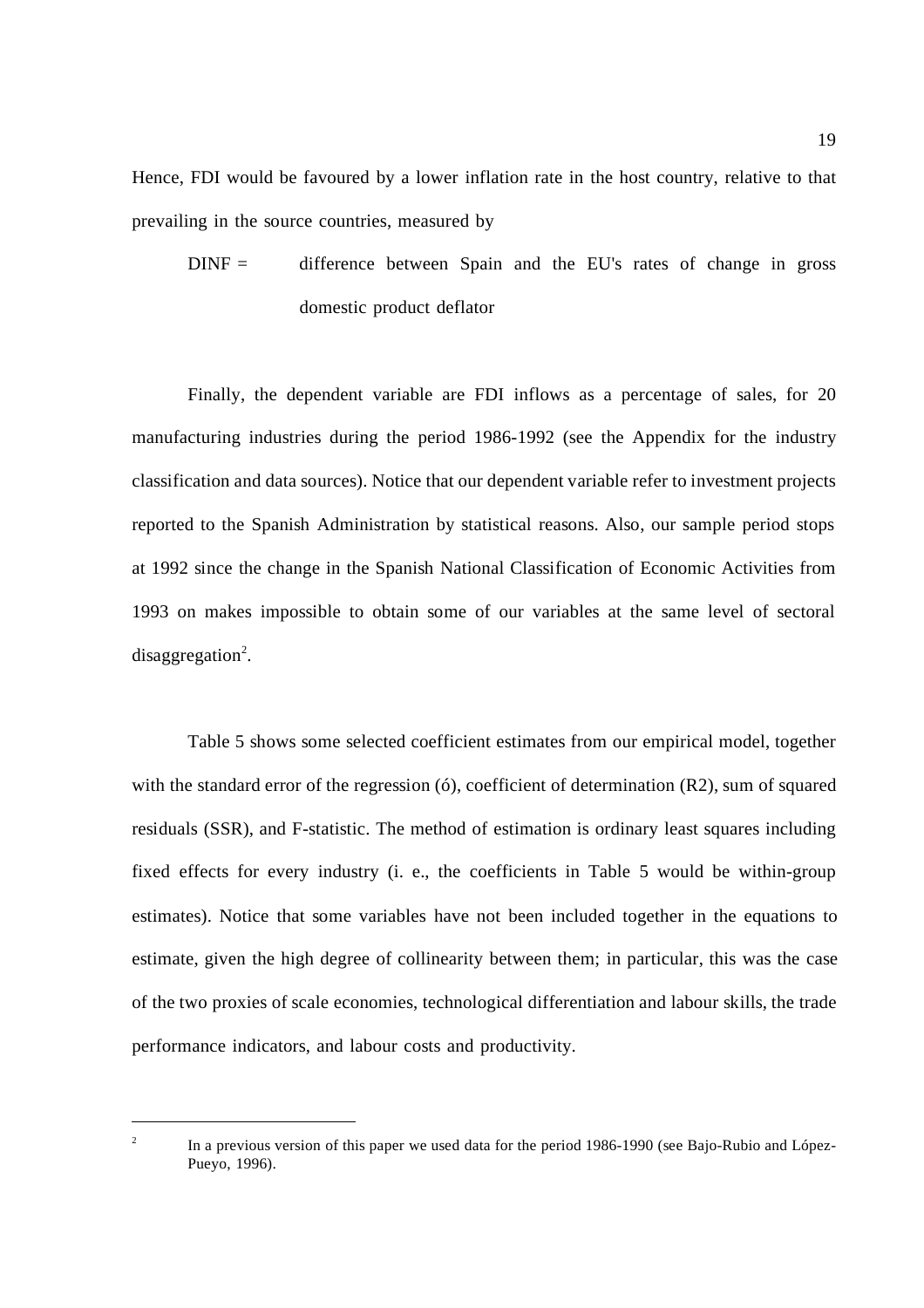Looking first at the different proxies of scale economies, value added per establishment appears with a positive but non significant coeffcient, unlike the degree of mechanization, which always shows a negative and significant relationship with FDI. This results agrees with that found in Bajo-Rubio (1991) in a cross-section for the year 1980, and would support our previous hypothesis on this variable.

The results for the product differentiation variables are also supportive of our hypotheses. On the one hand, technological differentiation consistently appears as one of the more characteristic features of those sectors receiving higher FDI inflows. On the other hand, a positive and generally significant coefficient is found for advertising differentiation. Taken together, these results would point to the relevance of firm-specific advantages in explaining MNEs behaviour [see also Brainard (1993)].

Turning now to the effects from the next group of variables, those collected under the heading of locational conditions of the host country, notice first that our skill variable show a clear significant association, of a positive sign, with the degree of FDI. This is a common feature to other similar studies for other countries (Caves, 1974b; Lall, 1980; Meredith, 1984; Ray, 1989; Mann, 1993), and agrees with some previous results for the Spanish case (Bajo-Rubio, 1991; Egea-Román and López-Pueyo, 1991b; Alonso and Donoso, 1994).

According with the trade performance indicators, those manufacturing industries receiving higher FDI inflows would simultaneously enjoy higher export and import propensities, at the same time that their relative trade deficit would be higher. This result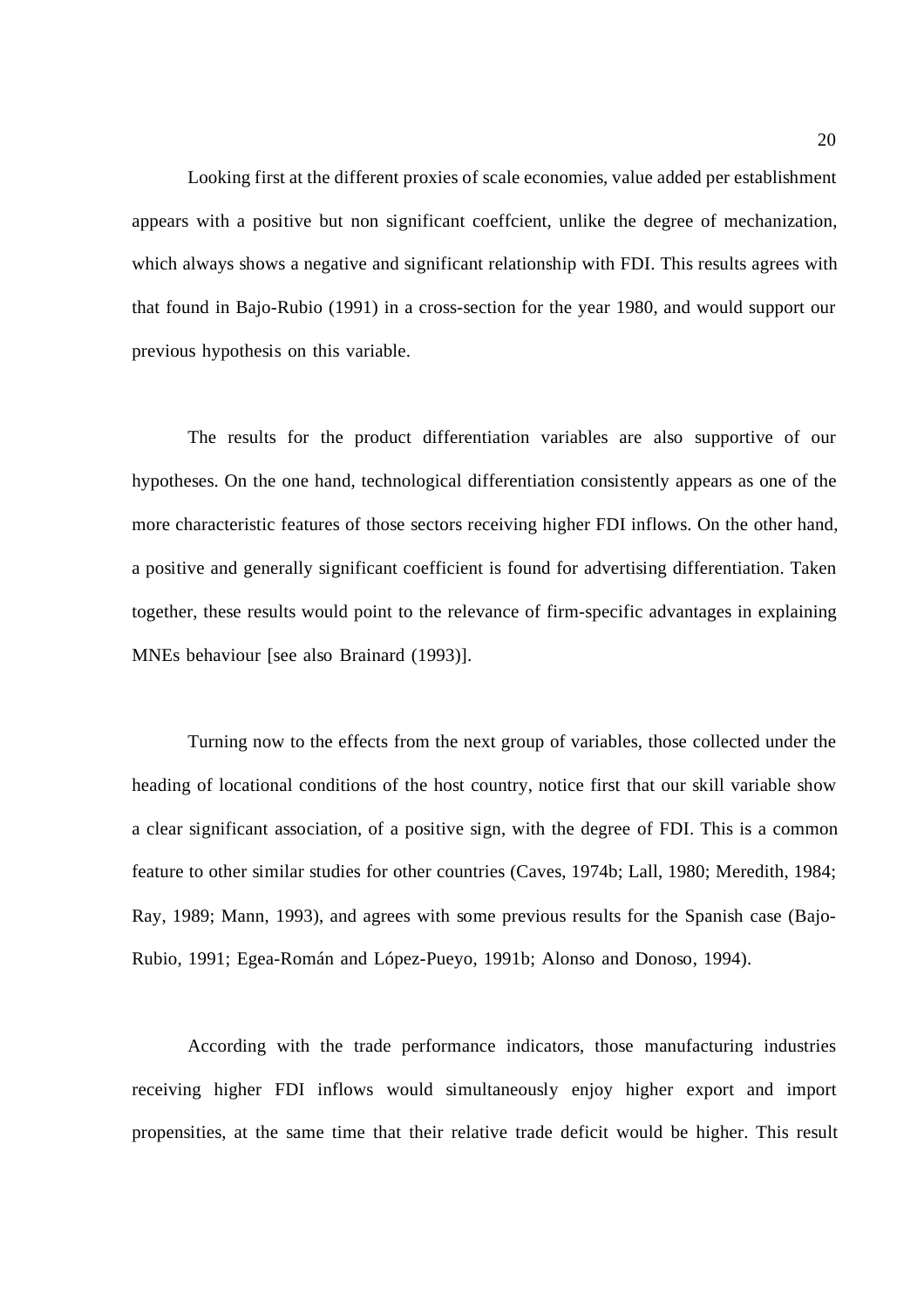would reflect the more active behaviour shown by both exports and imports in those industries (Bajo-Rubio and Torres, 1996), and would agree with those from some recent studies (Martín and Velázquez, 1993; Alonso and Donoso, 1994) which found higher export and import propensities for foreign-participated firms (even though in the case of the former it would be actually lower for foreign majority-owned firms), together with a worse trade balance than Spanish firms.

On the other hand, we did not find a significant role for lower labour costs (and the same was true when unit labour costs, computed as the ratio between labour costs and productivity, were used instead), which maybe could be interpreted so that inter-industry variability of wages is not great enough to lead to any significantly different FDI behaviour; in any case, this result agrees with previous findings by several authors (Martín and Rodríguez-Romero, 1983; Bajo-Rubio, 1991; Egea-Román and López-Pueyo, 1991a; Martínez-Serrano and Myro, 1992), and is also consistent with the international evidence on the subject [see, e. g., the recent paper by Aitken, Harrison and Lipsey (1996)]. However, productivity appears with a positive and significant coefficient, which might reflect the more solid and complex managerial structure characterizing foreign-participated firms (Alonso and Donoso, 1994).

Finally, the coefficient on industry growth always shows a positive sign but is only marginally significant, giving only moderate support to the hypothesis of the importance of the domestic market for FDI, at an industry level [see, e. g., Meredith (1984) or Ray (1989), and Martínez-Serrano and Myro (1992) for the Spanish case]. It can be thought that MNEs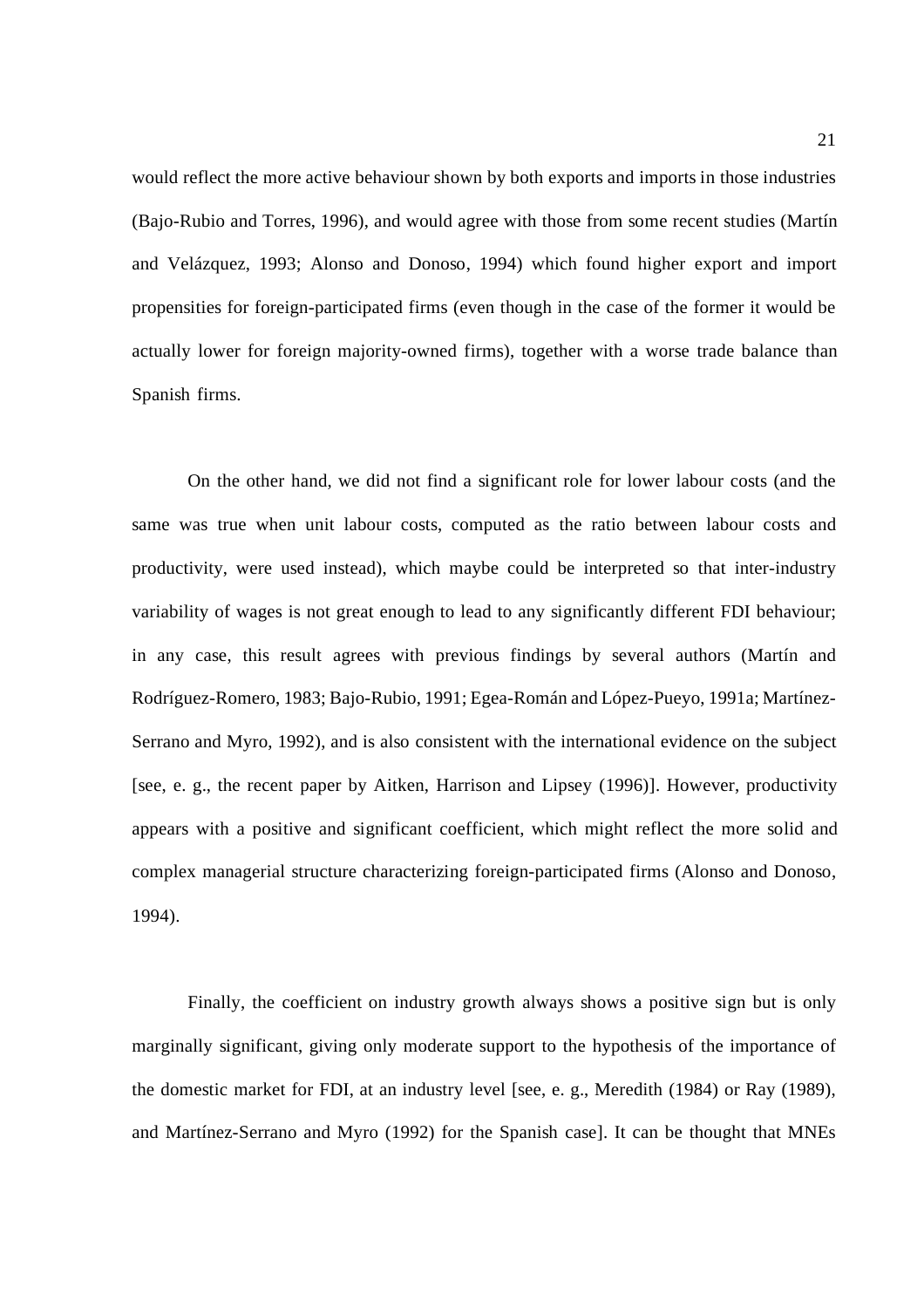care about the growth of their domestic market from a longer term perspective, rather than from a year-to-year one (which might reflect cyclical developments).

Regarding macroeconomic variables, higher FDI inflows seem to be associated with a depreciated exchange rate [as in Caves (1988), Ray (1989) or Mann (1993)] and, specially, with appreciation expectations [as in Mann (1993), but unlike Caves (1988)]. We also found the expected signs for the effect from both output and inflation differentials against the EU (the main source of FDI inflows), although non significant at the conventional levels, providing again only mild support to previous findings with aggregate data (Bajo-Rubio and Sosvilla-Rivero, 1994). It would seem that a growing and stable economy would be a prerequisite for a country to guarantee a continuous FDI inflow, rather than a guide to MNEs decisions at the industry level.

#### **4. CONCLUSIONS**

We have examined along this paper the main features related to FDI directed to Spanish manufacturing during the years 1986-1992. This was a rather homogeneous period in which Spanish manufacturing industry experienced a sustained period of growth, at the same time that the whole Spanish economy registered great amounts of FDI inflows, being one of the favourite destinations of FDI during those years. Also, our results might reveal some interesting facts for such countries involved in processes of external opening, in particular those in Eastern Europe.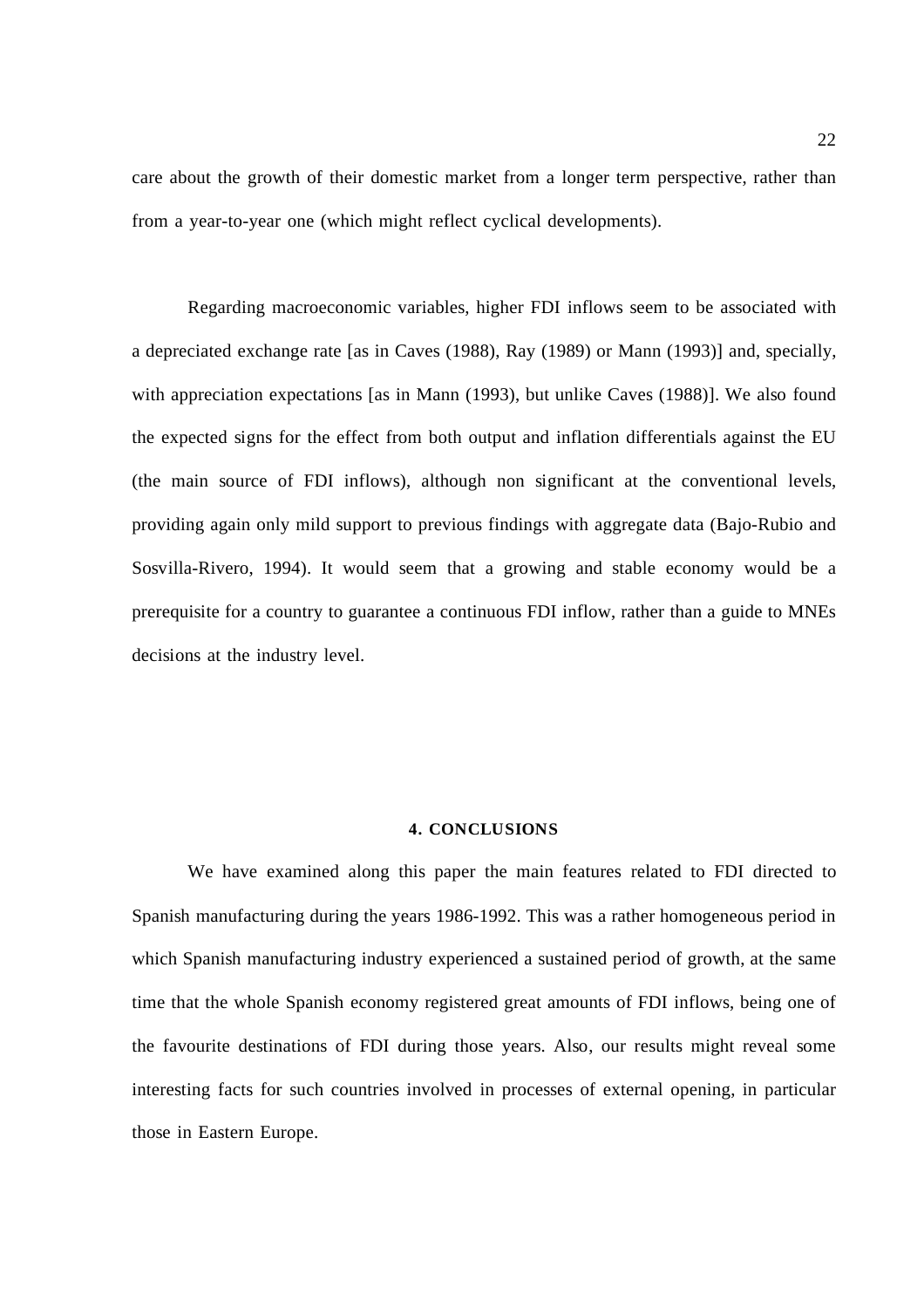Our main conclusions can be summarized as follows:

a) Higher technological expenditures and the availability of a skilled labour force seem to be the main characteristic features of those Spanish manufacturing industries receiving higher FDI inflows during the period 1986-1992.

b) FDI also appears associated with a lower degree of scale economies (proxied by the extent of mechanization) and higher advertising differentiation, suggesting that MNEs in Spain would operate at a relatively small scale to produce non-standardized goods, more adapted to tastes and other conditions prevailing in the domestic market.

c) Industries receiving higher FDI inflows would be characterized by higher export and import propensities, with a higher trade deficit in terms of sales.

d) Lower labour costs do not show a significant effect on FDI, in the line of previous findings by several authors. However, those industries receiving higher FDI inflows would enjoy higher productivity levels, which might reflect a better managerial organization on the side of foreign-participated firms.

e) Finally, we also obtained some results backing the hypothesis that higher FDI inflows would be associated both with a depreciated exchange rate and an expected appreciation.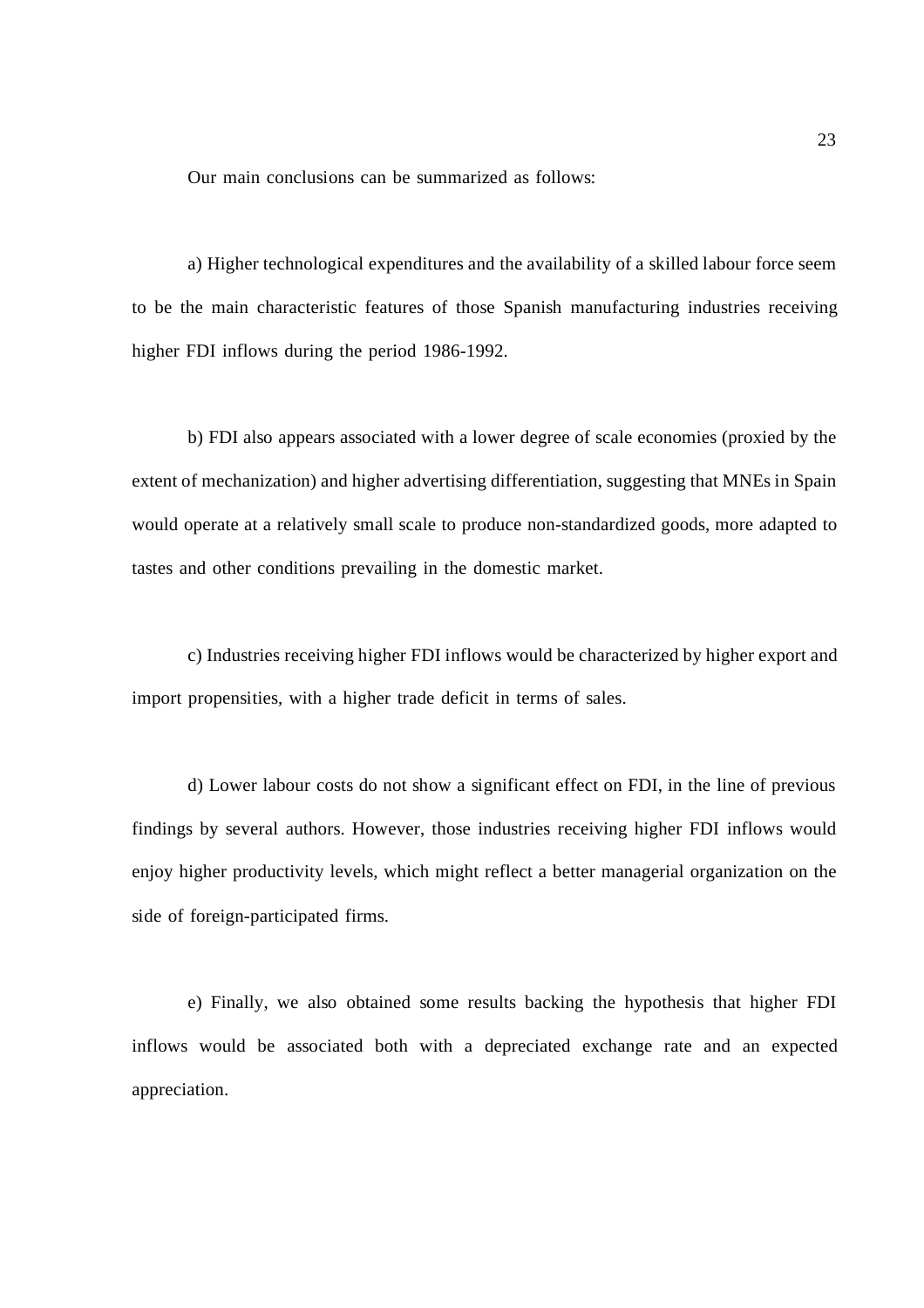Regarding the policy implications of the paper, it should be stressed again that macroeconomic growth and stability remain as necessary conditions to keep a high level of FDI inflows over the next years (Bajo-Rubio and Sosvilla-Rivero, 1994). On the other hand, our results point to the importance of technological and skill advantages, as opposed to traditional advantages based on labour costs, in order to explain the industry allocation of FDI. Indeed, a strong orientation towards the domestic market and a developed managerial structure also seem to be outstanding features of those industries with a higher presence of FDI.

These results tend to support the view about FDI as a crucial factor in the modernization of the Spanish industrial structure, as well as the importance of an adequate institutional framework aimed to encourage technological research, a better labour training, as well as the development of modern managerial methods.

The greater internationalization of those industries receiving higher FDI inflows, as shown by their higher export and import propensities, casts some doubts on its influence on the Spanish overall trade deficit. This in turn raises issues such as the compensating role of capital inflows with respect to the trade deficit; or if, on the contrary, a policy of promoting exports or a higher competitiveness by domestic manufacturing should be called for.

Finally, the role of the exchange rate expectations on FDI would seem to reflect the influence of favourable prospects on the evolution of the Spanish economy, stressing again the importance of a rigorous and credible macroeconomic policy in order to attract FDI inflows.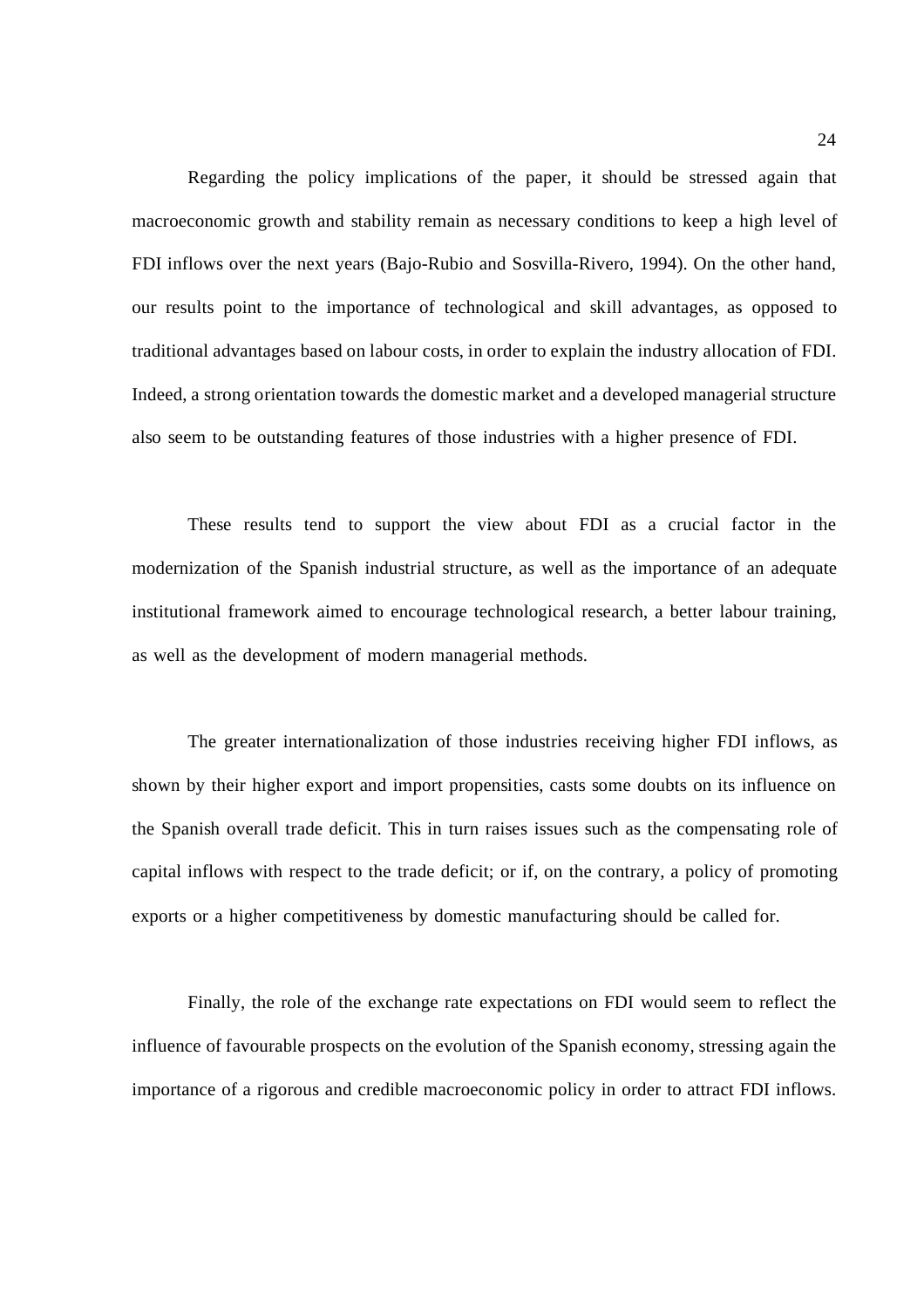#### **REFERENCES**

- Agarwal, J. (1980). Determinants of foreign direct investment: A survey, *W eltwirtschaftliches A rchiv* 116: 739-773.
- Aitken, B., A. Harrison and R. Lipsey (1996). Wages and foreign ownership. A comparative study of Mexico, Venezuela, and the United States, *Journal of International Economics* 40: 345-371.
- Aliber, R. (1970). A theory of direct foreign investment, in: C. Kindleberger (ed.), *The international corporation*. Cambridge, Mass.: The MIT Press, 17-34.
- Alonso, J. A. and V. Donoso (1994). *Competitividad de la empresa exportadora española*. Madrid: ICEX.
- Bajo-Rubio, O. (1991). Determinantes macroeconómicos y sectoriales de la inversión extranjera directa en España, *Información Comercial Española* 696-697: 53-74.
- Bajo-Rubio, O. and C. López-Pueyo (1996). An industry analysis of foreign direct investment in Spanish manufacturing, 1986-1990. Universidad Pública de Navarra, Departamento de Economía, Documento de Trabajo 9605.
- Bajo-Rubio, O. and S. Sosvilla-Rivero (1994). An econometric analysis of foreign direct investment in Spain, 1964-89, *Southern Economic Journal* 61: 104-120.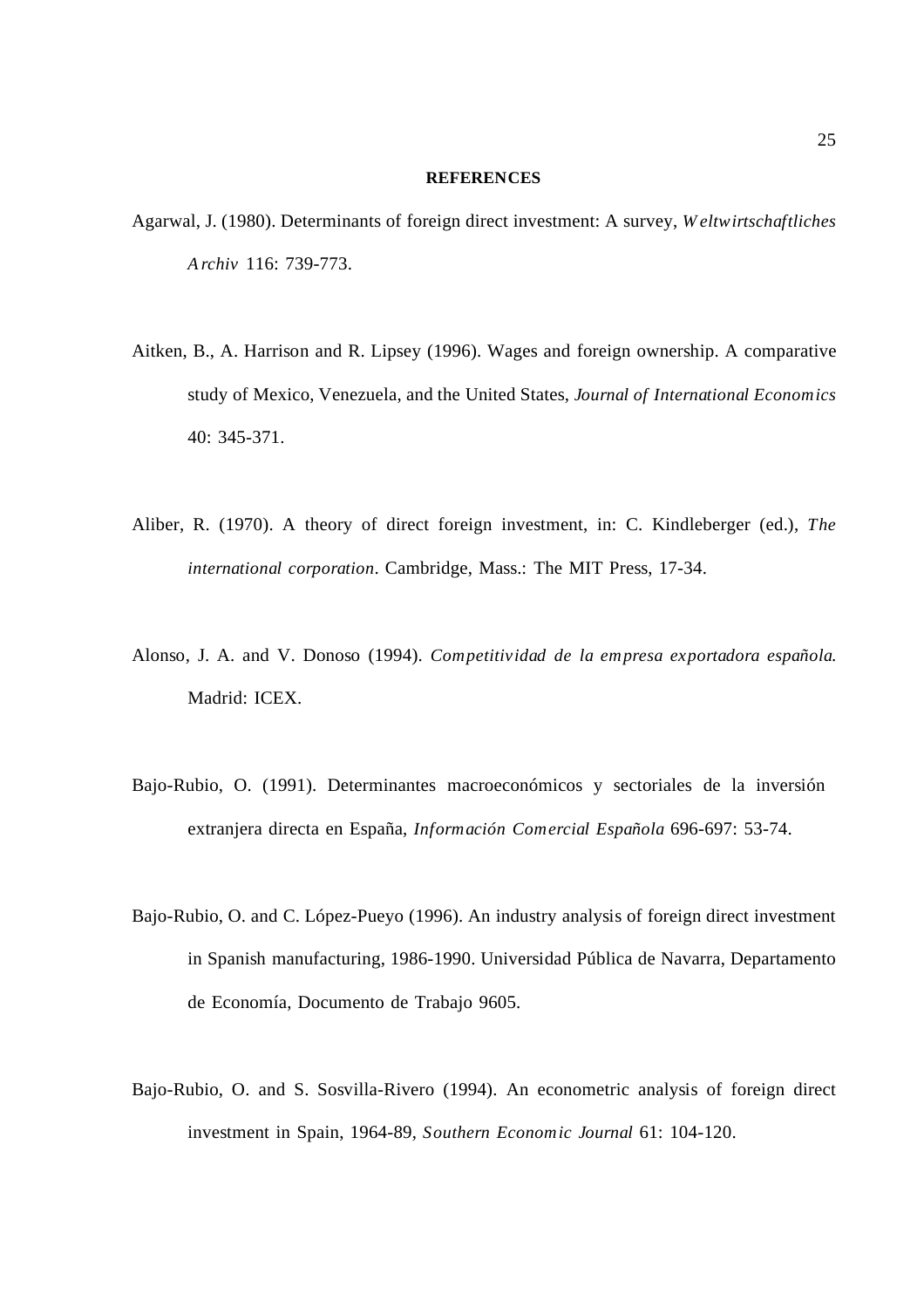- Bajo-Rubio, O. and A. Torres (1996). The impact of Spain's integration with the EC on trade and foreign investment, in: J. Viñals (ed.), *The Spanish economy before the European Single Market*. Oxford: Oxford University Press, forthcoming.
- Baldwin, R. (1988). Hysteresis in import prices: The beachhead effect, *A merican Economic Review* 78: 773-785.
- Brainard, S. L. (1993). An empirical assessment of the proximity-concentration tradeoff between multinational sales and trade. National Bureau of Economic Research, Working Paper 4580.
- Cantwell, J. (1991). A survey of theories of international production, in: C. Pitelis and R. Sugden (eds.), *The nature of the transnational firm*. London: Routledge, 16-63.
- Caves, R. (1974a). Industrial organisation, in: J. Dunning (ed.), *Economic analysis and the multinational enterprise*. New York: Praeger, 115-146.
- Caves, R. (1974b). Causes of foreign direct investment: Foreign firms' shares in Canadian and United Kingdom manufacturing industries, *Review of Economics and Statistics* 56: 279-293.
- Caves, R. (1988). Exchange-rate movements and foreign direct investment in the United States. Harvard Institute of Economic Research, Discussion Paper 1383.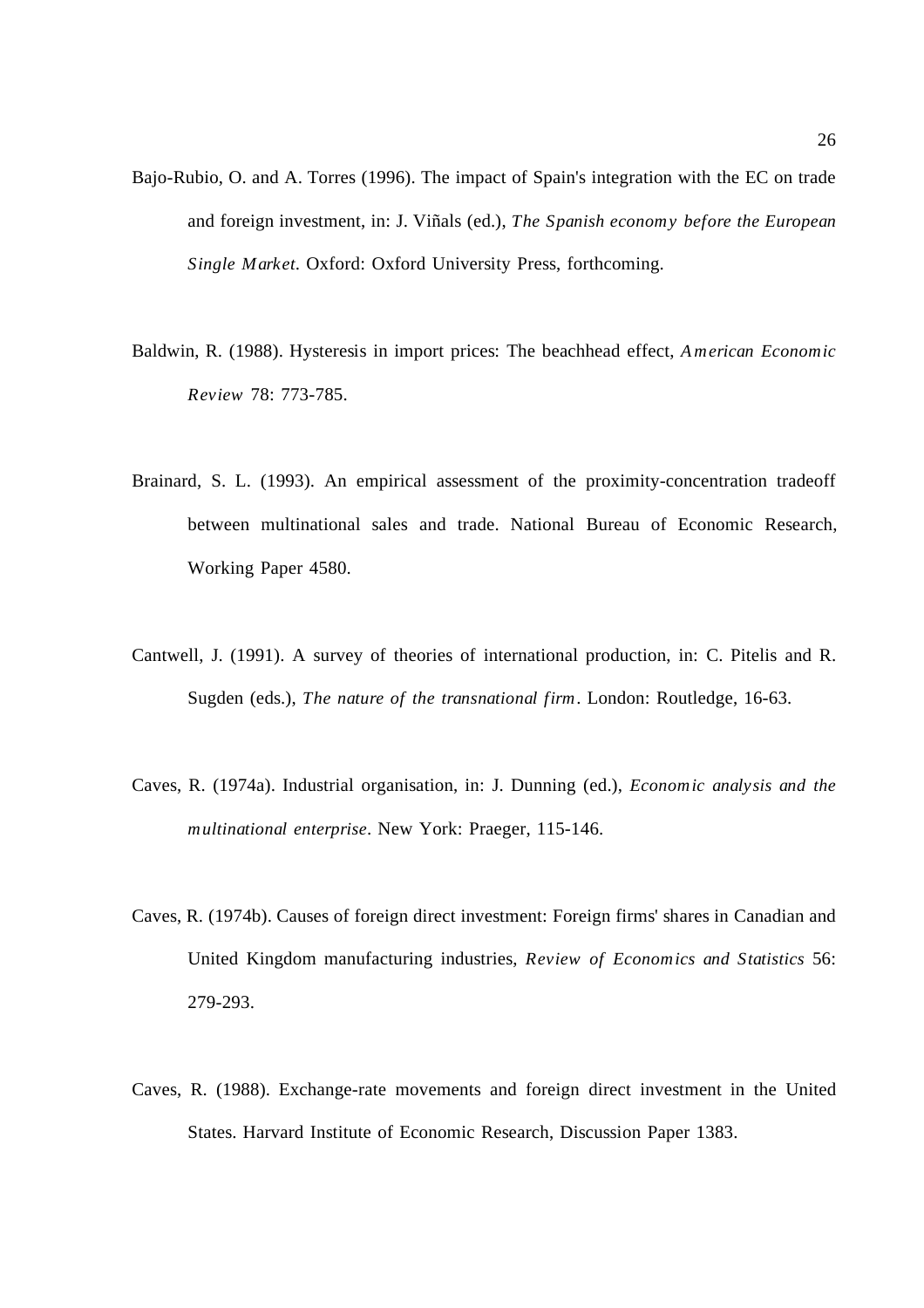- Caves, R. and P. Williamson (1985). What is product differentiation, really?, *Journal of Industrial Economics* 34: 113-132.
- Chamberlin, E. (1933). *The theory of monopolistic competition*. Cambridge, Mass.: Harvard University Press.
- Dixit, A. and J. Stiglitz (1977). Monopolistic competition and optimum product diversity, *A merican Economic Review* 67: 297-308.
- Dornbusch, R. (1987). Exchange rates and prices, *A merican Economic Review* 77: 93-106.
- Dunning, J. (1977). Trade, location of economic activity and the multinational enterprise: A search for an eclectic approach, in: B. Ohlin, P. O. Hesselborn and P. M. Wijkman (eds.), *The international allocation of economic activity*. London: Macmillan, 395-418.
- Egea-Román, M. P. and C. López-Pueyo (1991a). Comportamiento sectorial de la inversión extranjera directa en España (1986-1989), *Información Comercial Española* 696-697: 75-92.
- Egea-Román, M. P. and C. López-Pueyo (1991b). Un estudio sobre la distribución geográfica de la inversión extranjera directa en España, *Información Comercial Española* 696-697: 105-118.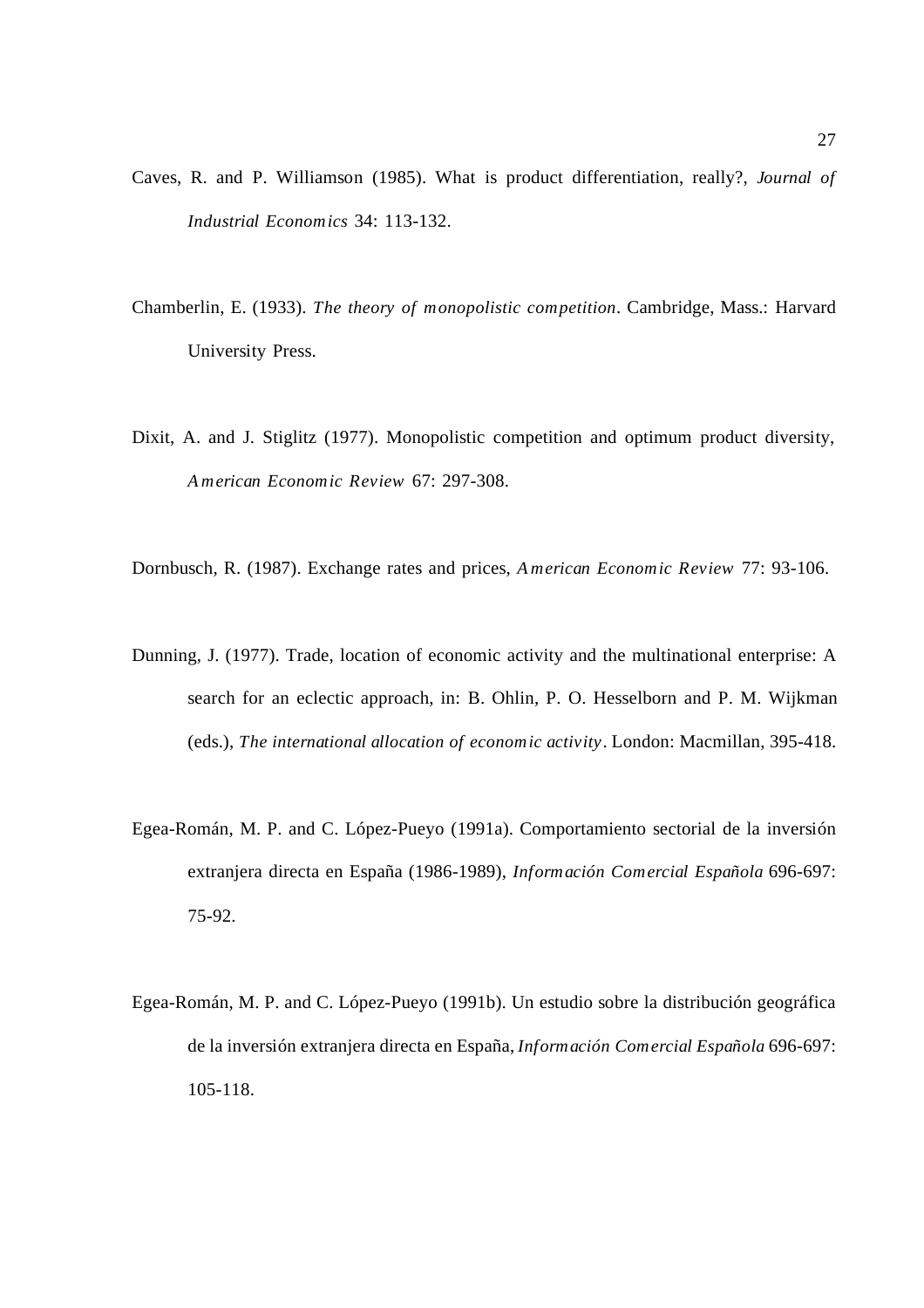- Froot, K. and J. Stein (1991). Exchange rates and foreign direct investment: An imperfect capital markets approach, *Quarterly Journal of Economics* 104: 1191-1217.
- Graham, E. and P. Krugman (1993). The surge in foreign direct investment in the 1980s, in: K. Froot (ed.), *Foreign direct investment*. Chicago: The University of Chicago Press, 13-33.
- Helpman, E. and P. Krugman (1985). *Market structure and foreign trade: Increasing returns, imperfect competition, and the international economy*. Cambridge, Mass.: The MIT Press.
- Hirsch, S. (1976). An international trade and investment theory of the firm, *Oxford Economic Papers* 28: 258-270.
- Krugman, P. (1991). Increasing returns and economic geography, *Journal of Political E c o nom y* 99: 483- 499.
- Lall, S. (1980). Monopolistic advantages and foreign involvement by US manufacturing industry, *Oxford Economic Papers* 32: 102-122.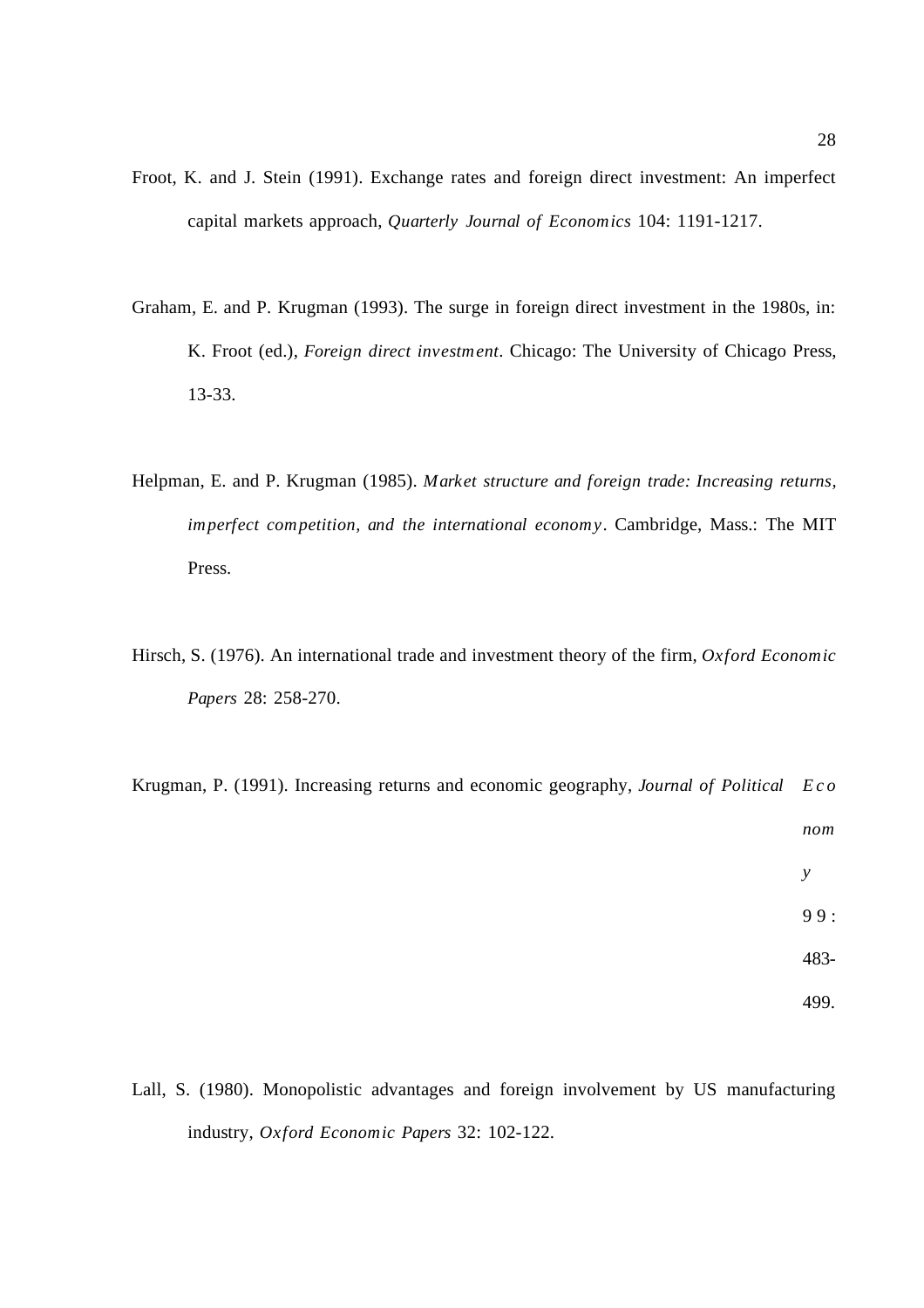- López-Pueyo, C. (1992). Formación bruta de capital fijo en la economía española: Respuestas a cinco interrogantes, in: J. L. García-Delgado, and J. M. Serrano-Sanz (eds.), *Economía española, cultura y sociedad*. Madrid: Eudema, 917-946.
- Maki, D. and L. Meredith (1986). Production costs differentials and foreign direct investment: A test of two models, *A pplied Economics* 18: 1127-1134.
- Mann, C. (1993). Determinants of Japanese direct investment in US manufacturing industries, *Journal of International Money and Finance* 12: 523-541.
- Martín, C. and L. Rodríguez-Romero (1983). Un análisis discriminante sobre el comportamiento diferencial de las empresas industriales españolas con capital extranjero, *Cuadernos Económicos de ICE* 22-23: 53-74.
- Martín, C. and F. J. Velázquez (1993). El capital extranjero y el comercio exterior de las empresas manufactureras, *Papeles de Economía Española* 56: 221-234.
- Martínez-Serrano, J. A. and R. Myro (1992). La penetración del capital extranjero en la industria española, *Moneda y Crédito* 194: 149-191.
- Meredith, L. (1984). U. S. multinational investment in Canadian manufacturing industries, *Review of Economics and Statistics* 66: 111-119.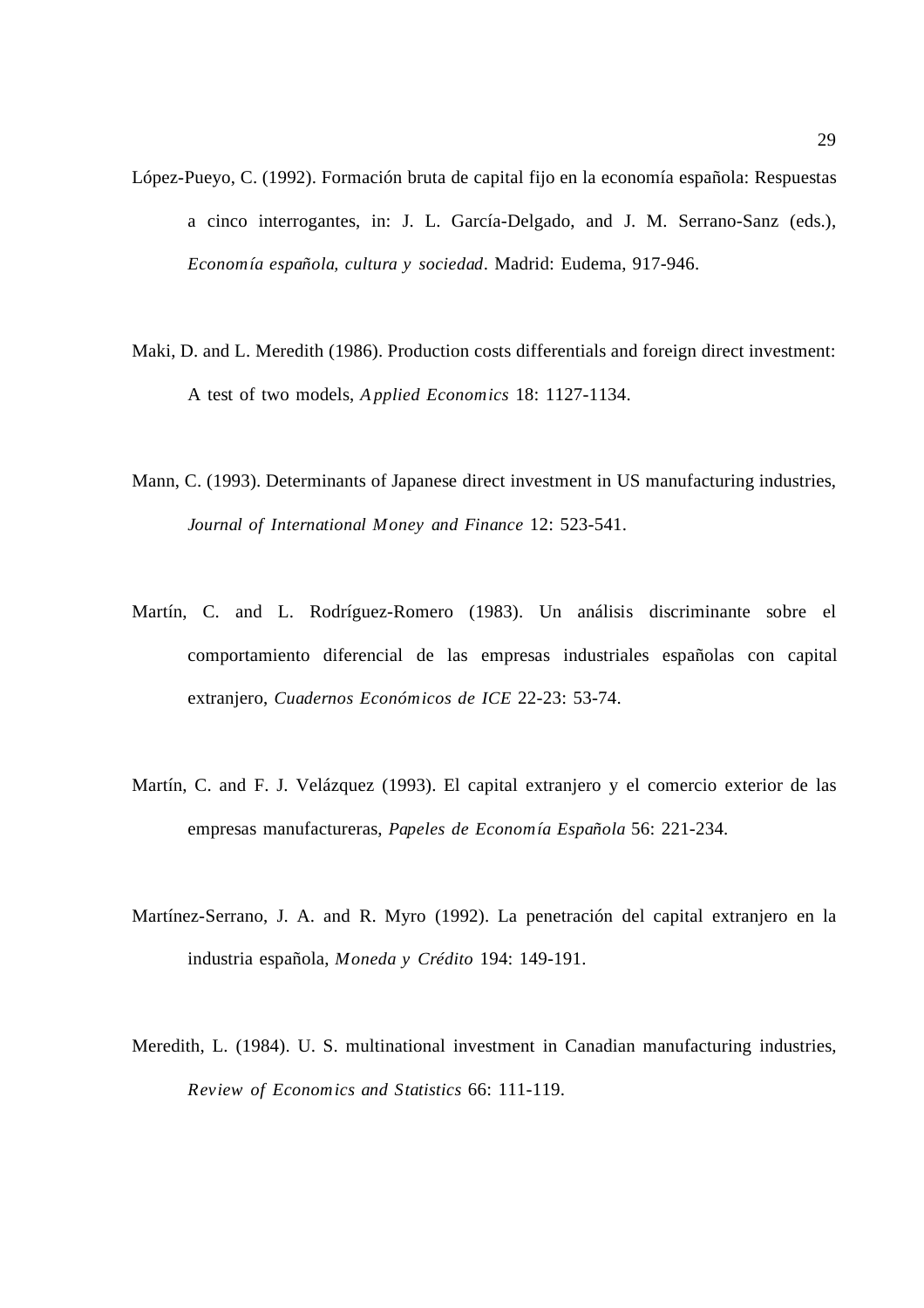- Motta, M. (1992). Multinational firms and the tariff-jumping argument. A game theoretic analysis with some unconventional conclusions, *European Economic Review* 36: 1557- 1571.
- Ortega, E. (1992). *La inversión extranjera directa en España (1986-1990)*. Estudios Económicos 51. Madrid: Banco de España.
- Porter, M. (1986). Competition in global industries: A conceptual framework, in: M. Porter (ed.), *Competition in global industries*. Boston: Harvard Business School Press, 15-60.
- Ray, E. J. (1989). The determinants of foreign direct investment in the United States, 1979-85, in: R. Feenstra (ed.), *Trade policies for international competitiveness*. Chicago: The University of Chicago Press, 53-77.
- Rowthorn, R. E. (1992). Intra-industry trade and investment under oligopoly: The role of market size, *Economic Journal* 102: 402-414.
- Smith, A. (1987). Strategic investment, multinational corporations and trade policy, *European Economic Review* 31: 89-96.
- United Nations Centre on Transnational Corporations (1991). *W orld Investment Report*. New York.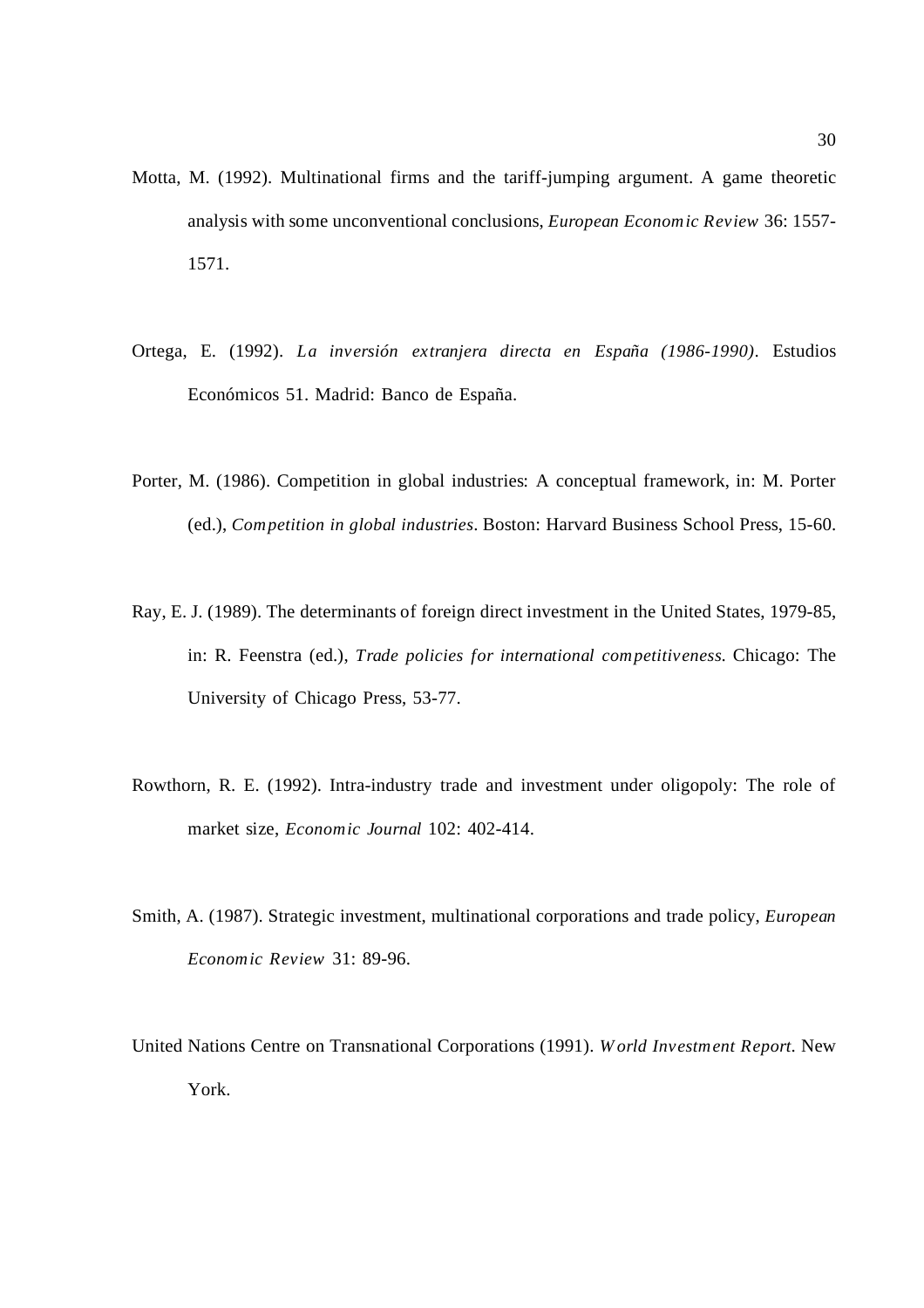### **APPENDIX. INDUSTRY CLASSIFICATION AND DATA SOURCES**

The definition of industries, and its correspondence with the *Encuesta Industrial* (Industrial Survey) published by the Ministry of Industry, as well as the 1974 CNAE (National Classification of Economic Activities) is as follows:

|                                    | Encuesta<br>Industrial | <b>CNAE</b> |
|------------------------------------|------------------------|-------------|
| 1. Ferrous metals                  | 10,11                  | 22          |
| 2. Non-metallic mineral industries | 13 to 18               | 24          |
| 3. Chemicals                       | 19 to 30               | 25          |
| 4. Metallic products               | 31 to 35               | 31          |
| 5. Mechanical equipment            | 36, 37                 | 32          |
| 6. Office and data process         | 38                     | 33          |
| 7. Electrical machinery            | 39                     | 34          |
| 8. Electronic material             | 40                     | 35          |
| 9. Motor vehicles                  | 41                     | 36          |
| 10. Shipbuilding                   | 42                     | 37          |
| 11. Other transportation equipment | 43 to 45               | 38          |
| 12. Precision instruments          | 46                     | 39          |
| 13. Food, beverages and tobacco    | 47 to 64               | 41, 42      |
| 14. Textiles                       | 65 to 68               | 43          |
| 15. Leather                        | 69,70                  | 44          |
| 16. Footwear and clothing          | 71 to 74               | 45          |
| 17. Timber and cork                | 75 to 79               | 46          |
| 18. Paper and publishing           | 80 to 82               | 47          |
| 19. Rubber and plastics            | 83, 84                 | 48          |
| 20. Other manufacturing            | 85 to 89               | 49          |

Notice that the change in the CNAE occurring at 1993 entailed a deep transformation into the *Encuesta Industrial*, which prevented us from using those variables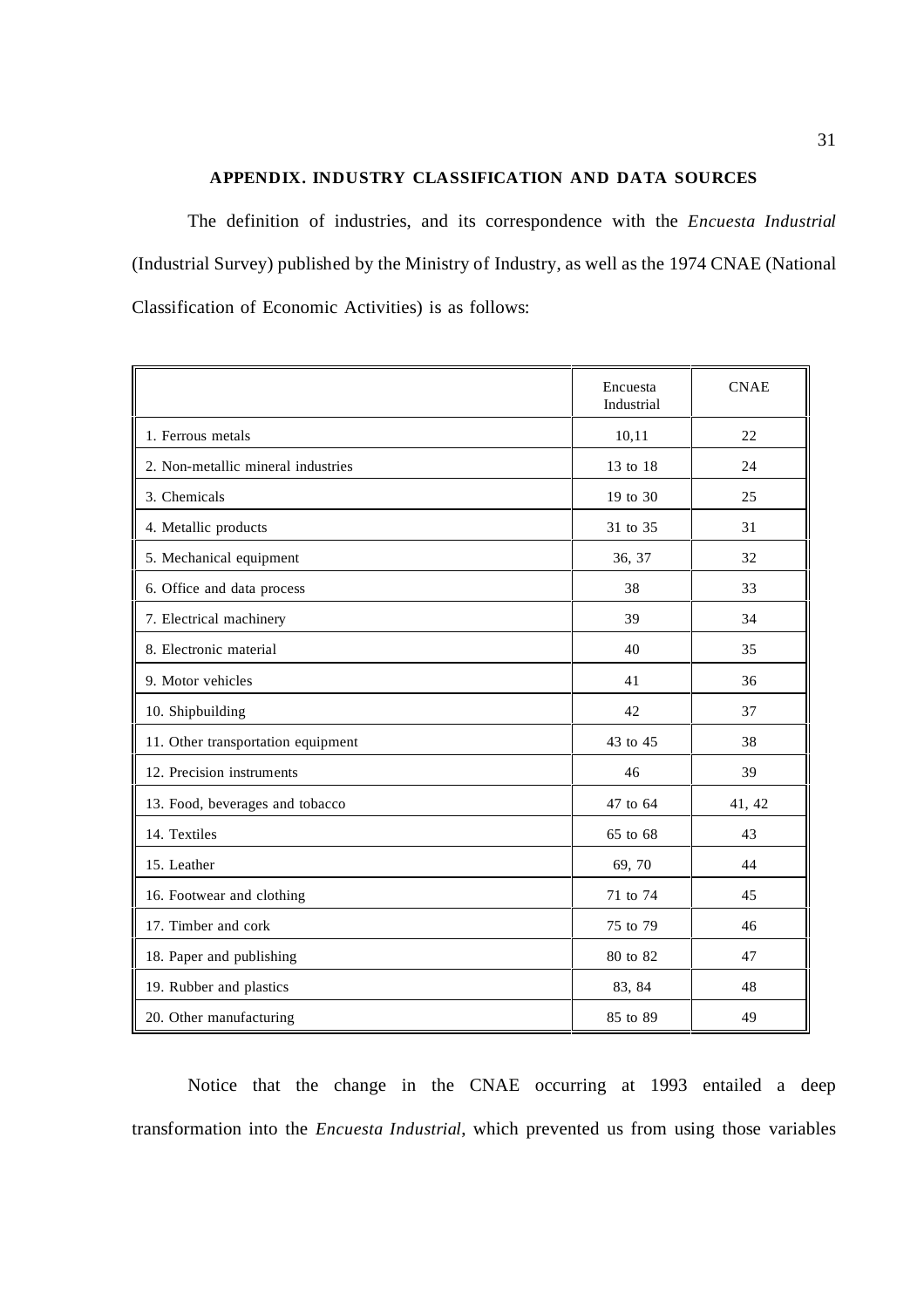coming from that source, at our original sectoral disaggregation after that year.

Regarding the data sources, most of the industry variables are taken from the *Encuesta Industrial*, published by the Ministry of Industry and Energy, except for the data on:

- R&D expenditures and personnel, taken from the *Encuesta sobre actividades de I+D*, published by the National Institute of Statistics.
- Exports, imports and FDI, obtained from the State Secretariat for Trade, of the Ministry of Economy and Finance.

Finally, the macroeconomic variables come from the *Boletín Estadístico* of the Bank of Spain.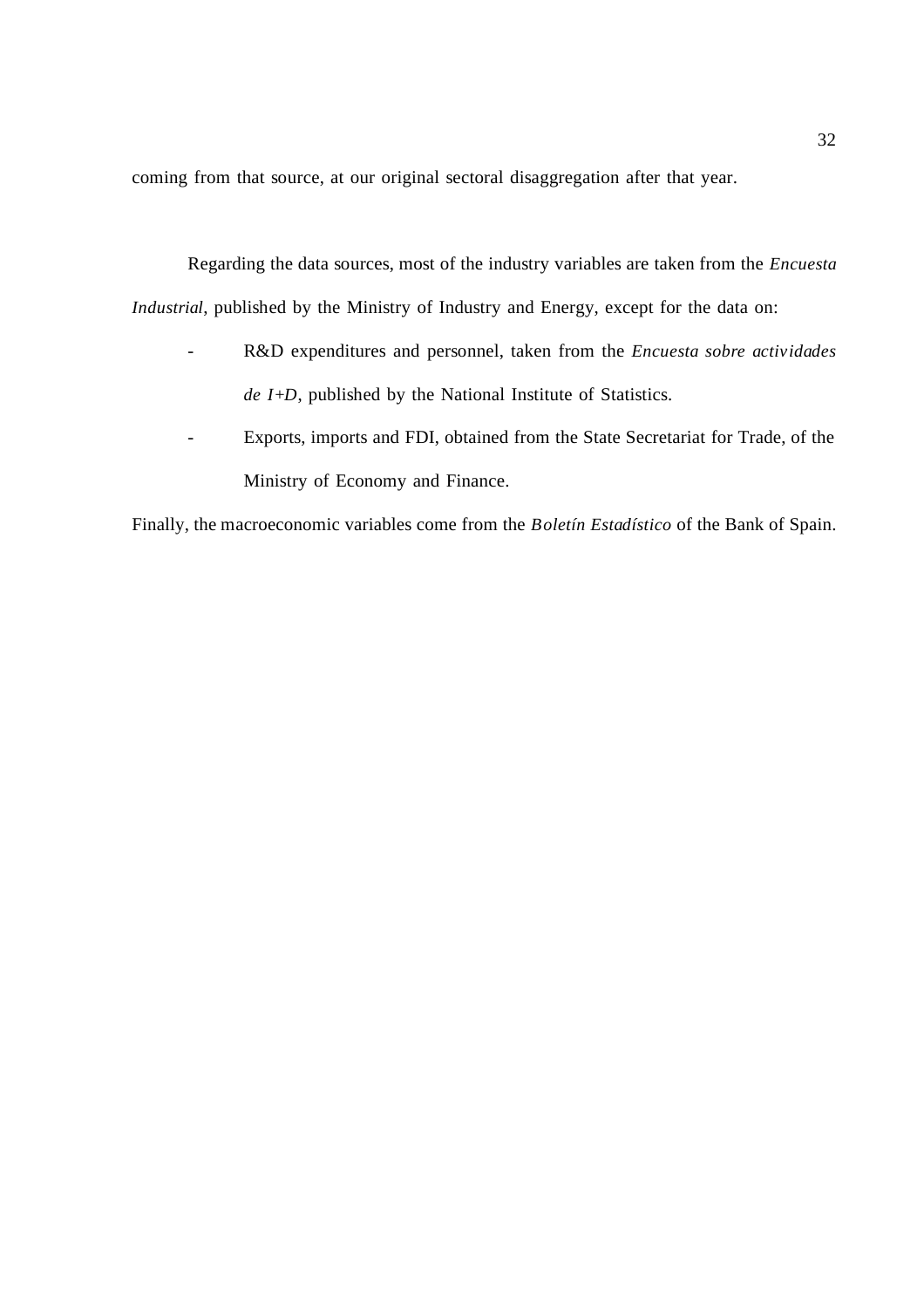## **TABLE 1 - Performance of the Spanish manufacturing industry, 1986-1992**

**(Yearly average growth rates)**

| 1. Real domestic demand                      | 5.99    |
|----------------------------------------------|---------|
| 2. Real production                           | 4.41    |
| 3. Real gross value added                    | 4.86    |
| 4. Employment                                | 0.84    |
| 5. Productivity (3-4)                        | 4.02    |
| 6. Real labour cost per worker               | 5.27    |
| 7. Real unit labour cost (6-5)               | 1.25    |
| 8. Gross fixed capital formation             | 9.29    |
| 9. Real exports                              | 7.88    |
| 10. Real imports                             | 13.79   |
| 11. Coverage rate $(9-10)$                   | $-5.91$ |
| 12. Imports over apparent consumption (10-1) | 7.80    |
| 13. Exports over output (9-2)                | 3.47    |
| 14. Gross value added over output (3-2)      | 0.45    |

Source: Own elaboration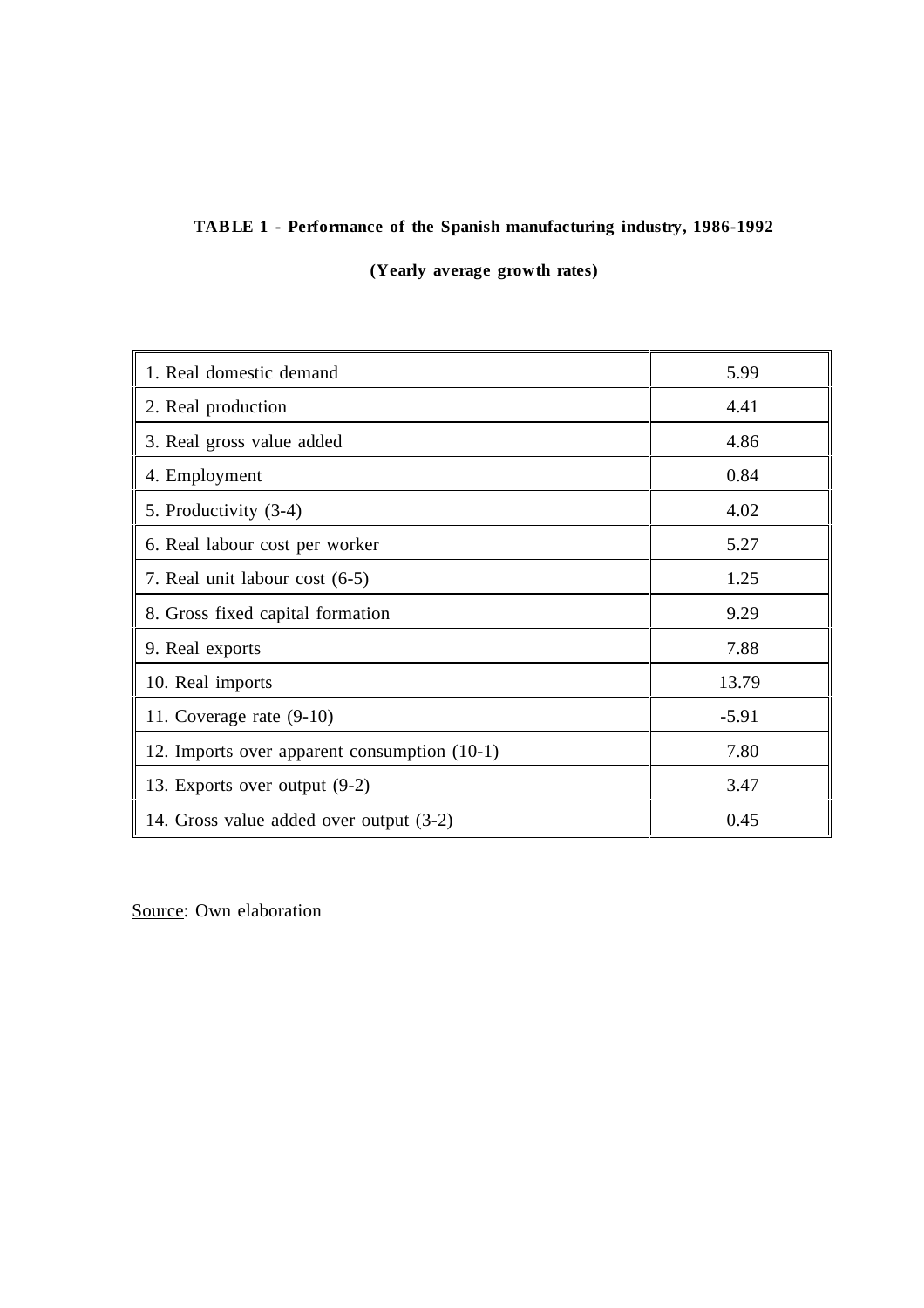|         | Yearly<br>average<br>value(1) | $%$ of<br>GDP(2) | $%$ of<br>GFCF(3) | $%$ in<br>Manufac-<br>turing |
|---------|-------------------------------|------------------|-------------------|------------------------------|
| 1961-65 | 3.80                          | 0.35             | 3.20              | 54.60                        |
| 1966-70 | 12.70                         | 0.60             | 6.50              | 73.50                        |
| 1971-75 | 22.70                         | 0.54             | 6.10              | 79.30                        |
| 1976-80 | 55.60                         | 0.47             | 6.40              | 71.00                        |
| 1981-85 | 151.70                        | 0.69             | 9.00              | 62.00                        |
| 1986-92 | 826.50                        | 1.77             | 20.50             | 46.80                        |

## **TABLE 2 - FDI in Spain: Overall trends**

- (1) Gross inflows according to balance of payments figures, in billion pesetas
- (2) GDP = gross domestic product
- (2) GFCF = gross fixed capital formation, excluding construction

Source: Bajo-Rubio and Torres (1996)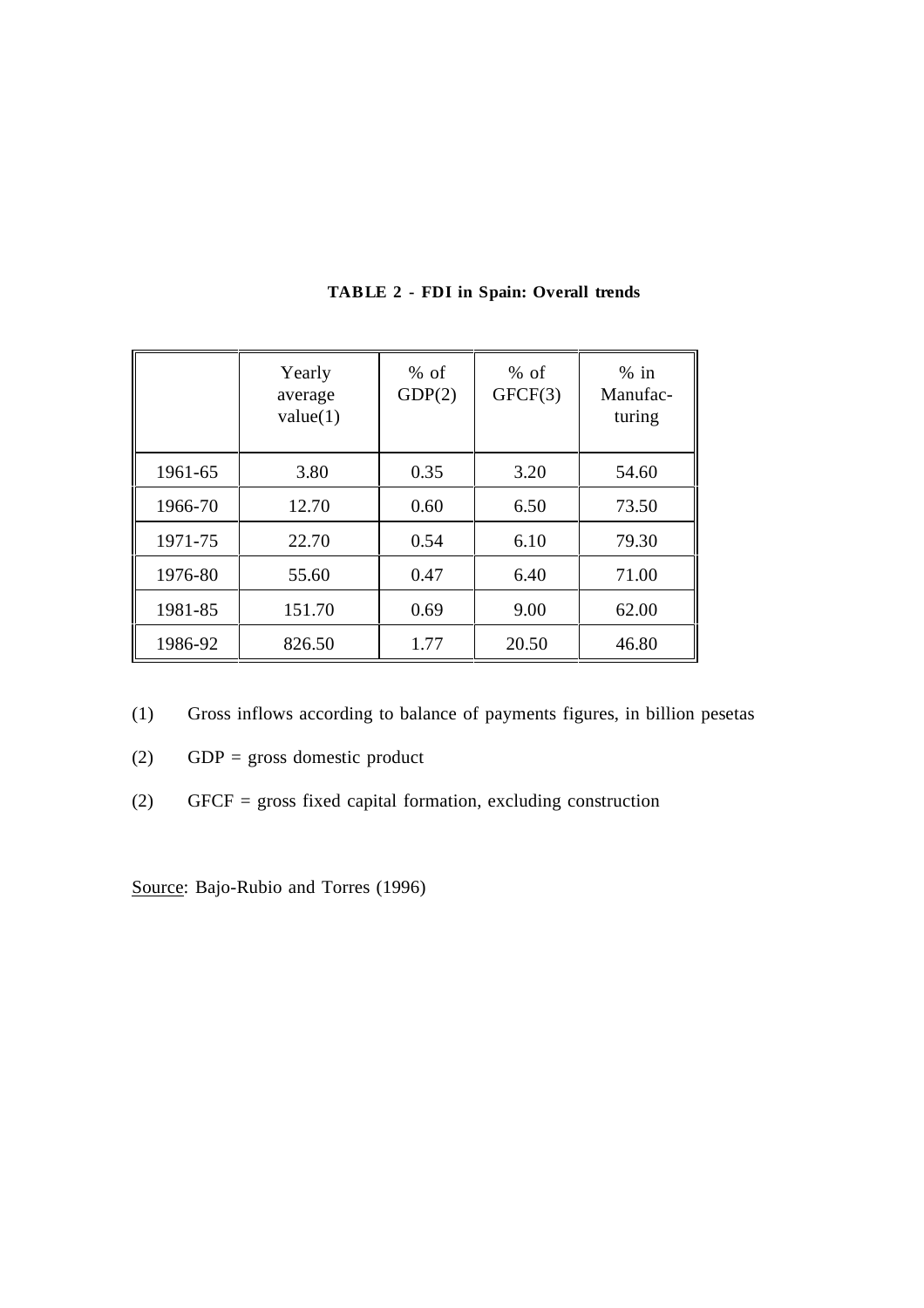|                                           | 1960-79 | 1980-85 | 1986-92 |
|-------------------------------------------|---------|---------|---------|
| 0. Agriculture                            | 0.5     | 3.9     | 1.1     |
| 1. Energy & water                         | 0.5     | 0.3     | 2.5     |
| 2. Mining & chemicals                     | 27.8    | 16.5    | 15.5    |
| 3. Metal products                         | 33.5    | 28.8    | 11.4    |
| 4. Other manufacturing                    | 14.4    | 16.5    | 14.4    |
| 5. Construction                           | 1.6     | 1.1     | 1.1     |
| 6. Trade services                         | 17.8    | 15.5    | 14.0    |
| 7. Transport & communication              | 0.6     | 1.1     | 1.3     |
| 8. Finance, insurance $\&$<br>real estate | 3.4     | 15.2    | 37.8    |
| 9. Other services                         | 0.0     | 0.9     | 1.0     |
| <b>TOTAL</b>                              | 100     | 100     | 100     |
| Total (billion pta.)                      | 241.2   | 1052.1  | 9213.8  |

# **TABLE 3 - FDI in Spain: Sectoral breakdown**

Source: Bajo-Rubio and Torres (1996)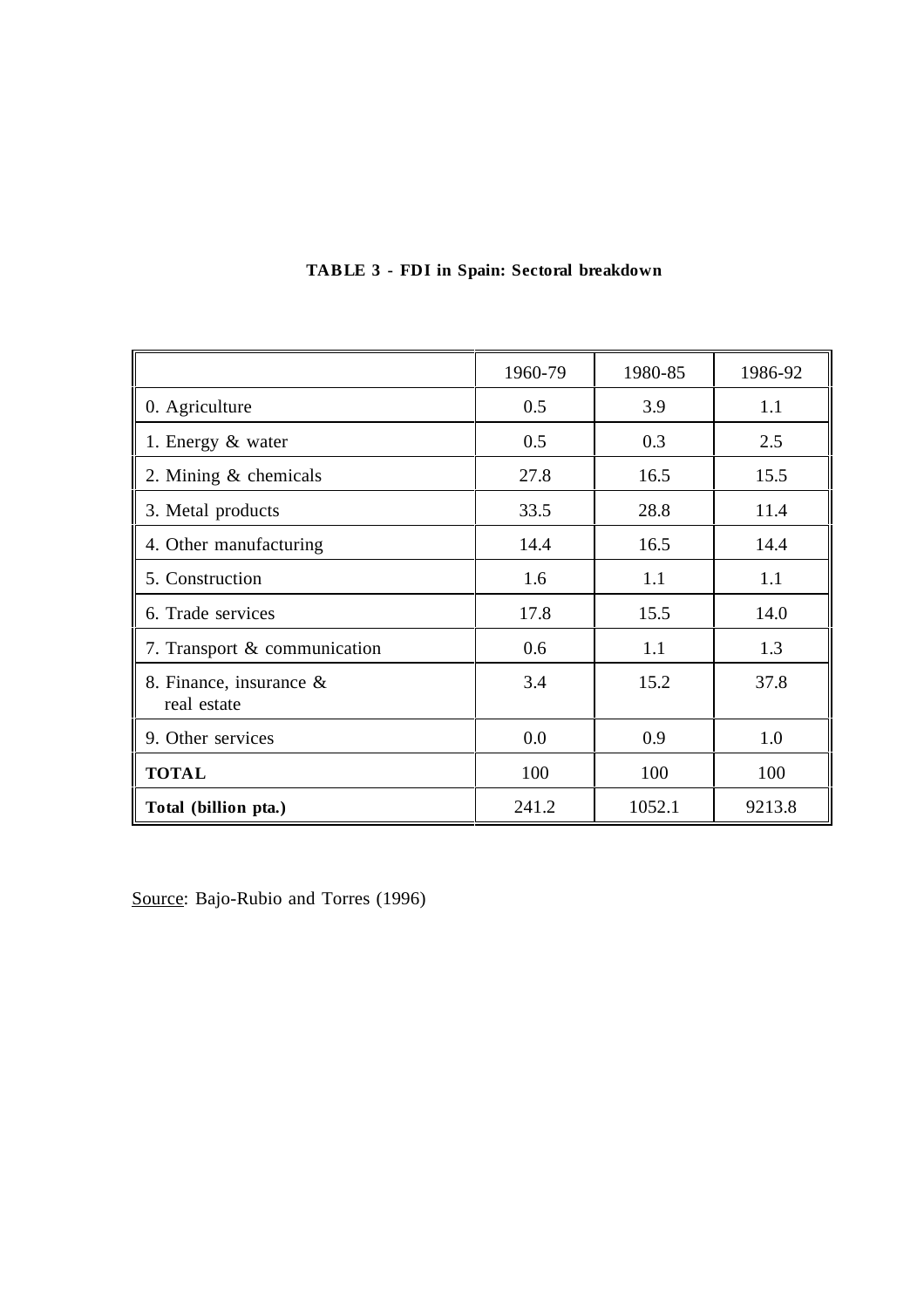|                      | 1960-79 | 1980-85 | 1986-92 |
|----------------------|---------|---------|---------|
| $EU-12$              | 37.7    | 40.5    | 61.4    |
| <b>United States</b> | 33.4    | 17.9    | 4.6     |
| Japan                | 0.5     | 3.6     | 2.0     |
| Spain                | 3.0     | 12.1    | 21.7    |
| <b>TOTAL</b>         | 100.0   | 100.0   | 100.0   |
| Total (billion pta.) | 241.2   | 1052.1  | 9213.8  |

# **TABLE 4 - FDI in Spain: Geographical breakdown**

Source: Bajo-Rubio and Torres (1996)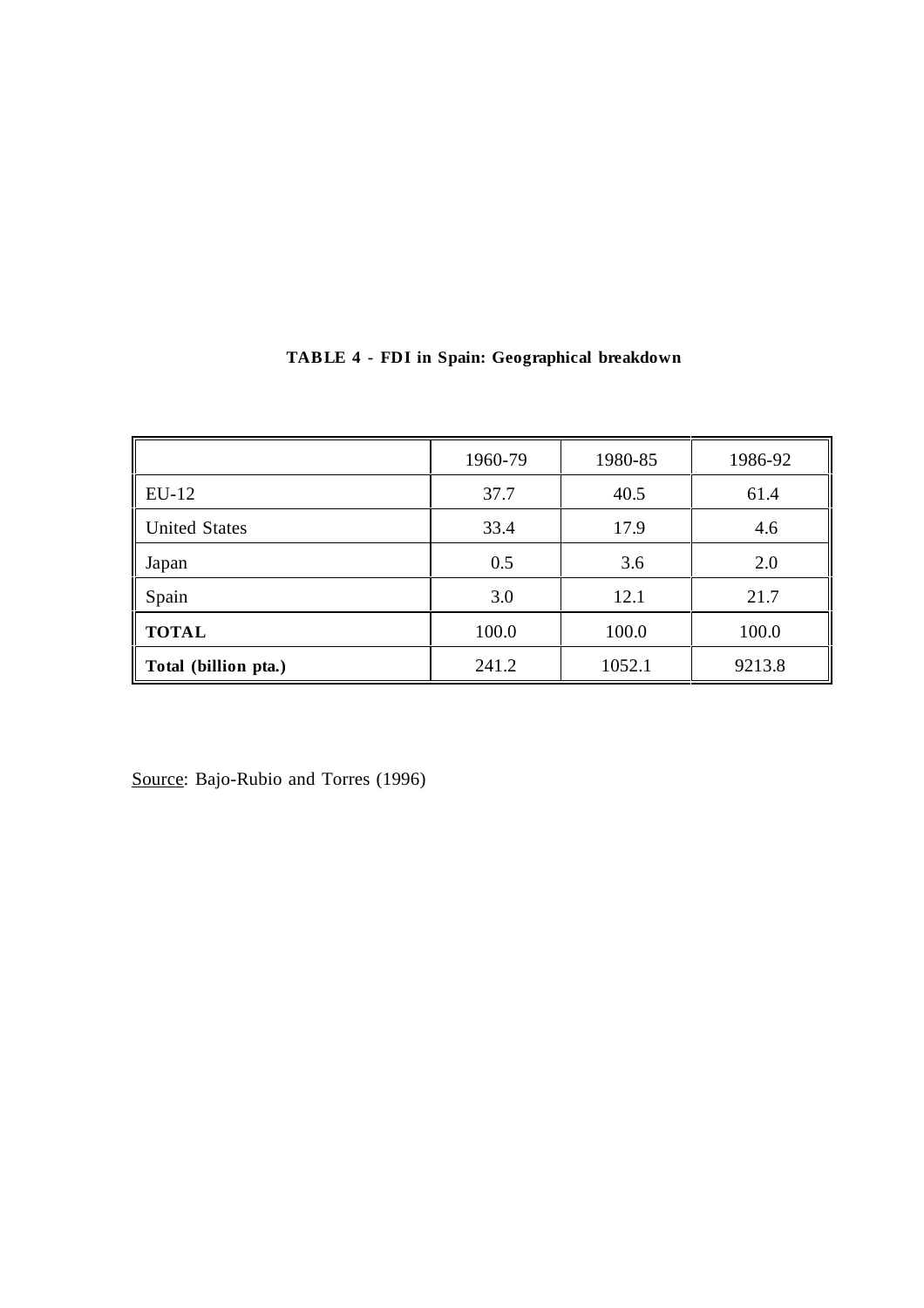|                           | (1)                      | (2)                          | (3)                          | (4)                          | (5)                         |
|---------------------------|--------------------------|------------------------------|------------------------------|------------------------------|-----------------------------|
| <b>SCALE</b>              | 0.0006<br>(0.26)         | $\qquad \qquad \blacksquare$ | $\blacksquare$               | $\blacksquare$               | $\blacksquare$              |
| ${\sf MECH}$              |                          | $-3.42^{\circ}$<br>$(-1.91)$ | $-2.69^{\circ}$<br>$(-1.66)$ | $-2.52^{\circ}$<br>$(-1.68)$ | $-3.56^b$<br>$(-2.24)$      |
| <b>ADS</b>                |                          | 0.50<br>(0.97)               | 0.79 <sup>c</sup><br>(1.71)  | $0.75^{\circ}$<br>(1.69)     | $0.62^d$<br>(1.38)          |
| <b>RDS</b>                | $1.47^{\circ}$<br>(7.48) |                              | $1.58^{a}$<br>(8.00)         | $1.44^a$<br>(7.38)           | $1.47^{\circ}$<br>(7.60)    |
| <b>SKILL</b>              | $\overline{\phantom{a}}$ | 5.70 <sup>a</sup><br>(4.72)  | $\overline{\phantom{a}}$     | $\overline{\phantom{a}}$     | $\blacksquare$              |
| <b>EXP</b>                |                          | $0.13^a$<br>(3.11)           |                              | $0.11^{a}$<br>(3.06)         | $0.11^{\rm a}$<br>(3.13)    |
| IMP                       | $0.12^{\rm a}$<br>(3.26) |                              |                              |                              |                             |
| <b>TBS</b>                |                          |                              |                              |                              |                             |
| <b>WAGE</b>               | 1.19<br>(1.06)           |                              |                              |                              |                             |
| <b>PROD</b>               | $\overline{\phantom{a}}$ | 2.20 <sup>a</sup><br>(2.79)  | 1.15 <sup>c</sup><br>(1.73)  |                              | 1.19 <sup>c</sup><br>(1.86) |
| <b>IGROWTH</b>            | 0.006<br>(0.46)          | 0.002<br>(0.12)              |                              |                              | $\overline{\phantom{0}}$    |
| <b>EXRATE</b>             |                          |                              |                              |                              |                             |
| <b>EREXP</b>              |                          |                              |                              |                              |                             |
| <b>DGROWTH</b>            |                          |                              |                              |                              |                             |
| $\rm{DINF}$               | $\frac{1}{2}$            | $\overline{\phantom{a}}$     | $\frac{1}{2}$                | $\overline{\phantom{a}}$     |                             |
| $\sigma$                  | 2.12                     | 2.40                         | 2.21                         | 2.16                         | 2.13                        |
| $\mathbb{R}^2$            | 0.61                     | $0.50\,$                     | 0.57                         | 0.59                         | $0.61\,$                    |
| <b>SSR</b>                | 514.68                   | 657.73                       | 568.94                       | 539.92                       | 524.15                      |
| $\boldsymbol{\mathrm{F}}$ | 7.57                     | 4.64                         | 6.73                         | 7.36                         | 7.34                        |

## **TABLE 5 - FDI determinants in Spanish manufacturing industries, 1986-1992**